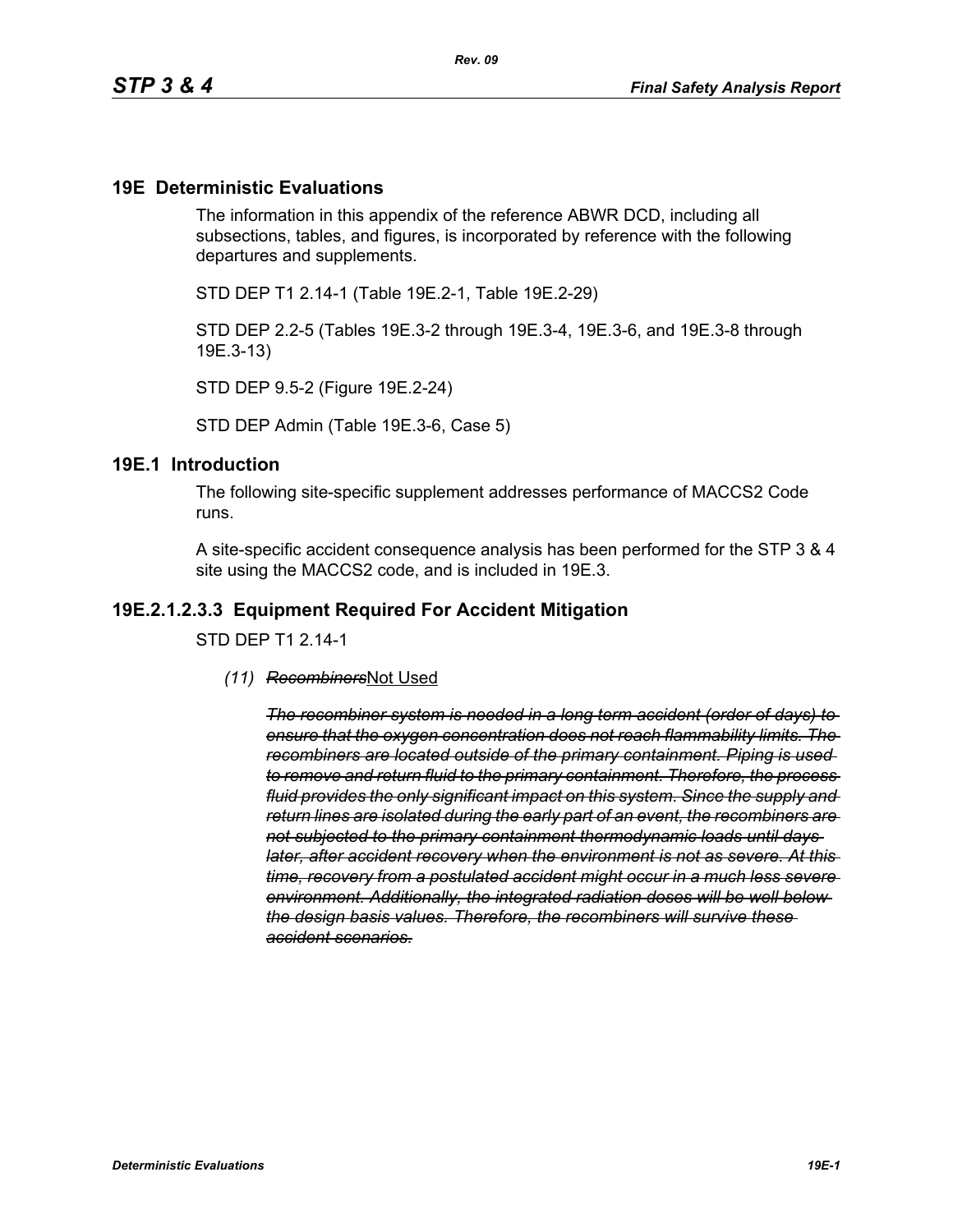|                                 |               |      |    | Pathway             |                         |                                      |
|---------------------------------|---------------|------|----|---------------------|-------------------------|--------------------------------------|
|                                 |               |      |    |                     |                         | <b>Basis For</b><br><b>Exclusion</b> |
|                                 | <b>Number</b> |      |    | Size (mm)           | <i><b>Isolation</b></i> | (See                                 |
| <b>Description</b>              | of Lines      | From | To | $(1 in. = 25.4 mm)$ | <b>Valves</b>           | <b>Notes)</b>                        |
| <del>Flammability Control</del> |               | DW   | RB | 400                 | <del>(AO,MO</del>       |                                      |

# **Table 19E.2-1 Potential Suppression Pool Bypass (Continued)**

#### **Table 19E.2-29 Equipment and Instrumentation Required to Survive Severe Accident Scenarios**

| <b>Equipment and</b> | 10CFR50.34(f) | <b>In-Vessel Severe</b> | <b>Ex-Vessel Severe</b> |
|----------------------|---------------|-------------------------|-------------------------|
| Instrumentation      |               | <b>Accident</b>         | <b>Accident</b>         |
| <b>Recombiners</b>   | ÷             | ÷                       | ÷                       |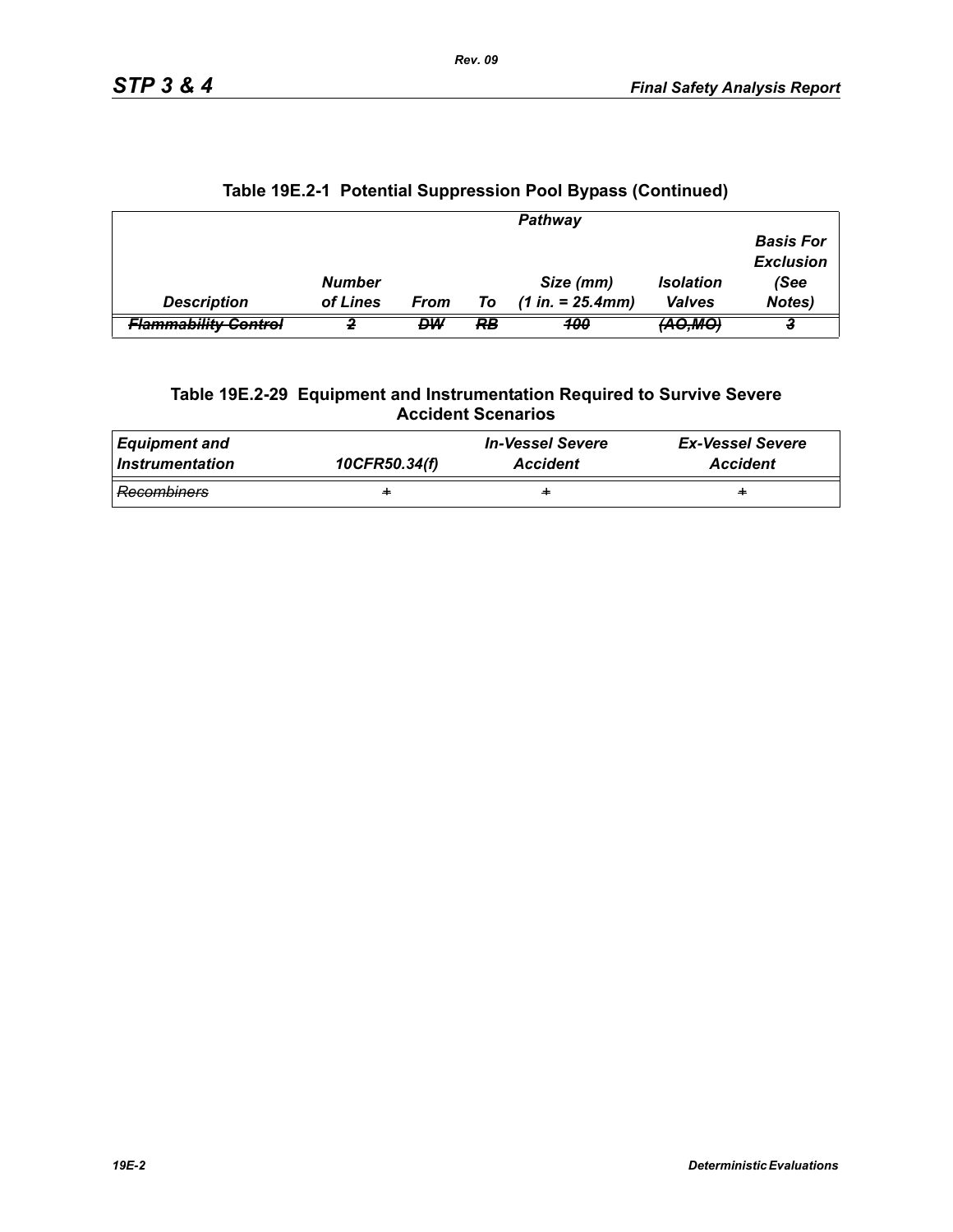# **19E.2.8.2.1 Introduction**

STD DEP 9.5-2

*The flooder system is comprised of ten piping lines. Each line originates in one of the ten vertical pipes which are part of the drywell to wetwell connecting vent system. The vents are arranged symmetrically around the perimeter of the lower drywell. The flow through each flooder line will be initiated by melting a fusible plug at the line exit (lower drywell side). Since 10.2-cm (4-inch) diameter fusible disks may be commercially available, the flooder line diameter was chosen as 10.2 cm (4 inches).* a temperaturesensitive fusible plug (or fusible link) that in turn triggers the fusible plug valve to fully open and remain open.

*The teflon disk resides between the stainless steel disk and the fusible plug in the flooder valve (Figure 19E.2-24). Its purpose is to insulate the fusible plug from the relatively cold suppression pool water. If insulation was not provided, melting of the plug might not be uniform and operation of the flooder valve might be impaired. The disk will not melt or stick in the valve because teflon has a softening temperature of approximately 673 K (400°C) and a maximum continuous operating temperature of 561 K (288°C) both of which are above the plug melting temperature of 533 K (260°C). Furthermore, teflon has high chemical resistance and will not adhere to the stainless steel plug nor the fusible plug.*

### **19E.2.8.2.6 Valve Opening Time**

STD DEP 9.5-2

*The basic configuration of the fusible plug valve is shown in Figure 19E.2-24. The plastic cap has a melting point much lower than that of the fusible plug. Flow initiation occurs when the small annular groove, 2.0 mm in depth, melts. Hydrostatic pressure then expels the remainder of the plug, the stainless steel disk and the teflon disk.*

*The valve opening time is the time required to melt the fusible metal in the annular groove. To estimate the opening time, a calculation has been made for a pure bismuth plug. Bismuth was used because it has the closest melting point to 533 K.*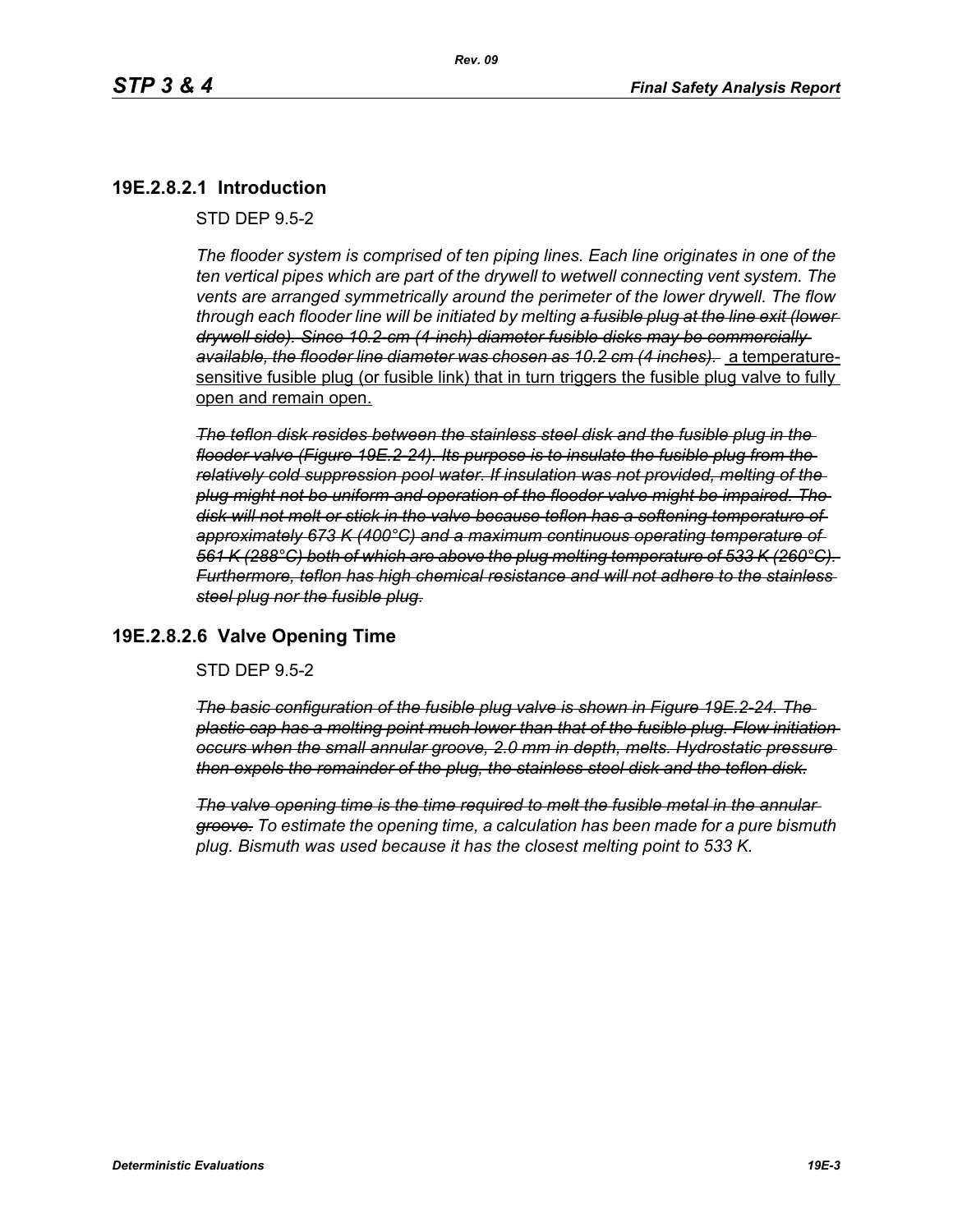**Figure 19E.2-24** *Flooder Valve Assembly* **Not Used**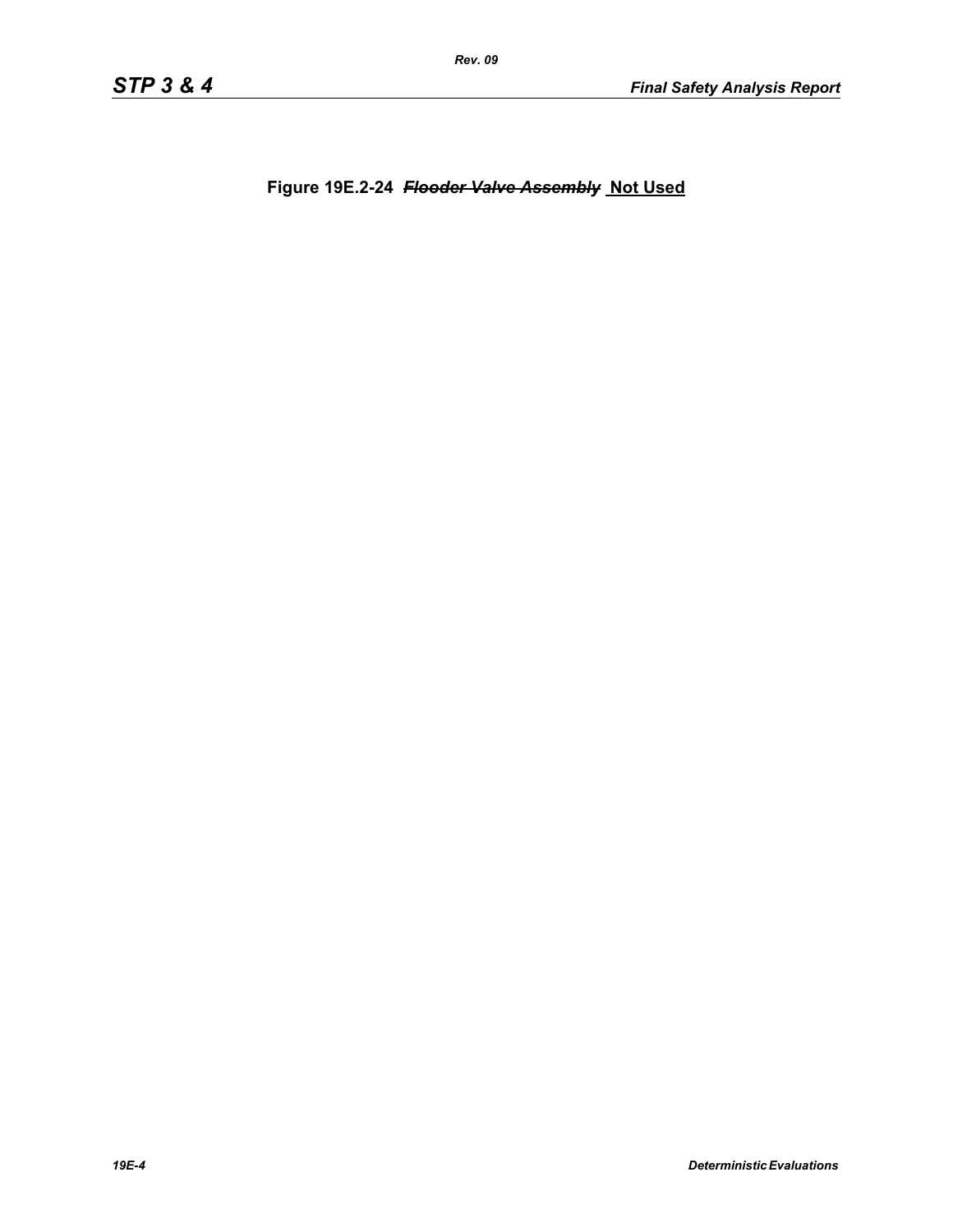# **19E.3 Consequence Analysis**

STD DEP 2.2-5

*The CRAC-2 computer code (Reference 19E.3-1) was used* in the ABWR SSAR *to determine the consequences of potential reactor accidents. The CRAC code evaluates offsite dose and consequences for each accident category over a range of possible weather conditions and evacuation assumptions. The CRAC code models are described in Reference 19E.3-2.* 

The MACCS2 computer code (Reference 19E.3-10) was used to evaluate the impacts of severe accidents at STP 3 & 4 on the surrounding public by analyzing the atmospheric transport and deposition under time-variant meteorology, short- and longterm mitigative actions and exposure pathways, deterministic and stochastic health effects, and economic costs. *The rationale for site related input selection is presented in Subsection 19E.3.1. This data and data from the plant performance analysis is presented in Subsection 19E.3.2. The calculated results are compared to the goals in Subsection 19E.3.3.*

### **19E.3.1.1 Meteorology**

STD DEP 2.2-5

For the MACCS2 STP 3 & 4 consequence evaluation, the STP site-specific meteorological data files suitable for use with the MACCS2 code were obtained from the STP 3 & 4 site analysis team and the National Weather Service (NWS) Palacios Municipal Airport station. Sequential hourly onsite verified data (including wind speed, wind direction, and stability class) for the years 1997, 1999, and 2000 were supplied by the STP 3 & 4 site analysis team. Precipitation data (including air temperature and dew point) for the years 1997 – 2001 were obtained from the NWS Palacios Municipal Airport Station. The use of this site-specific data is discussed in Reference 19E.3-10.

### **19E.3.1.2 Population**

STD DEP 2.2-5

For the MACCS2 STP 3 & 4 consequence evaluation, the NRC's SECPOP2000 code was used to develop regional populations corresponding to each regional meteorology. These population figures were then projected to the year 2060 using Texas Office of State Demographer county growth rates, for use as input to the MACCS2 program. The population values used are given in Table 19E.3-2.

### **19E.3.1.3 Evacuation**

STD DEP 2.2-5

For the MACCS2 STP 3 & 4 consequence evaluation, the evacuation parameters used in this study are given in Table 19E.3-3. Five percent of the people are assumed not to evacuate. Ninety-five percent are assumed to wait 2 hours after notification to begin to evacuate and then move radially outward at 2.73 meters per second (6.1 mph).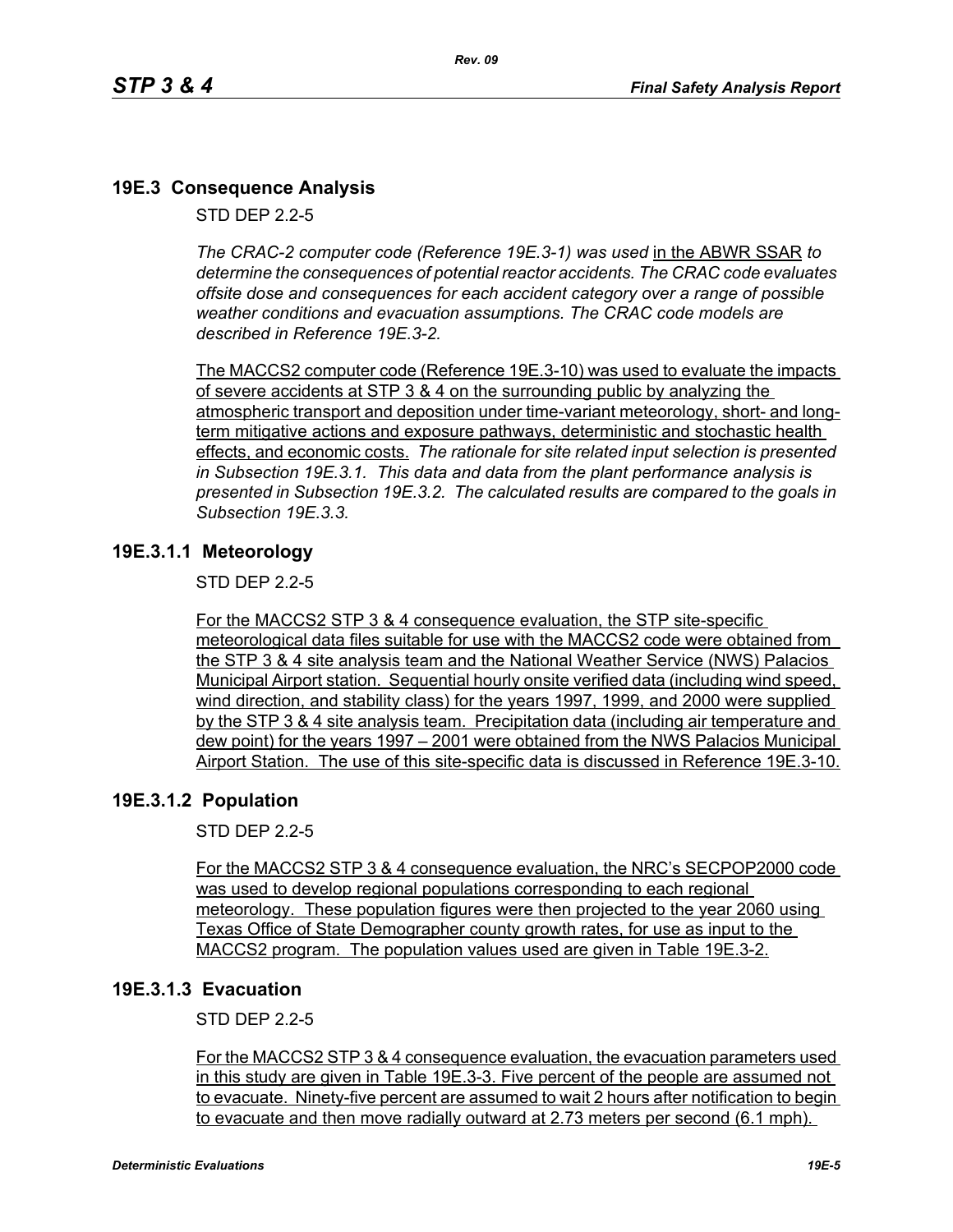Values used for shielding were the standard MACCS2 assumptions. Definitions for the parameters given in Table 19E.3-3 are provided in Table 19E.3-4.

*Rev. 09*

These evacuation assumptions were used for individual and societal risk calculations. For the purposes of evaluating dose levels for comparison to the dose goal (Subsection 19E.3.3.1 item 3), the standard MACCS2 assumptions for the population's actions during a general emergency were applied to the dose goal calculation. It is assumed that 95% of the EPZ population evacuate with 5% that do not evacuate. The non-evacuating population is assumed to have normal shielding protection (e.g., cloud shielding factor  $= 0.75$ , skin protection factor  $= 0.41$ ) and the evacuees have no protection.

# **19E.3.1.4 Agriculture and Economy**

STD DEP 2.2-5

Site-specific information on the distribution of agriculture and associated economics was gathered from the 2002 National Census of Agriculture county data for those counties within 50 miles of STP. The distribution of the MACCS2 required agriculture and economic data was derived by considering the fraction of each county within the 50-mile model domain and within each of its 160 sub-areas (16 directions \* 10 distances). The data includes spatial distributions of land fraction and 50-mile farmland devoted to specified crop types (e.g., grains, leafy vegetables). Associated economic data, distributed about the site analogously to the population, includes total farm sales, farm sales from dairy production, fraction of land devoted to farming, etc.

Additional area-wide economic data, formulated in 1986; such as cost for a relocated person and farmland decontamination costs were escalated to April 2007 using the consumer price index ratio.

The parameter for area-wide value of farm wealth (dollars/hectare), was calculated from 2002 National Agriculture Census county farm land, building and machinery value statistics. County data was apportioned by the fraction of each county within 50 miles of STP. The parameter for area-wide non-farm wealth (dollars/person), was similarly calculated and was based on 2005 Texas property valuations.

Tables 19E.3-9 through 19E.3-13 show the site-specific agricultural and economic parameters used in this study.

### **19E.3.2 CRAC and MACCS2 Input Data**

STD DEP 2.2-5 (for change to subsection title 19E.3.2)

### **19E.3.2.1 Input Which Differs From Standard CRAC/MACCS2 Assumptions**

STD DEP 2.2-5

*The following table describes these inputs.*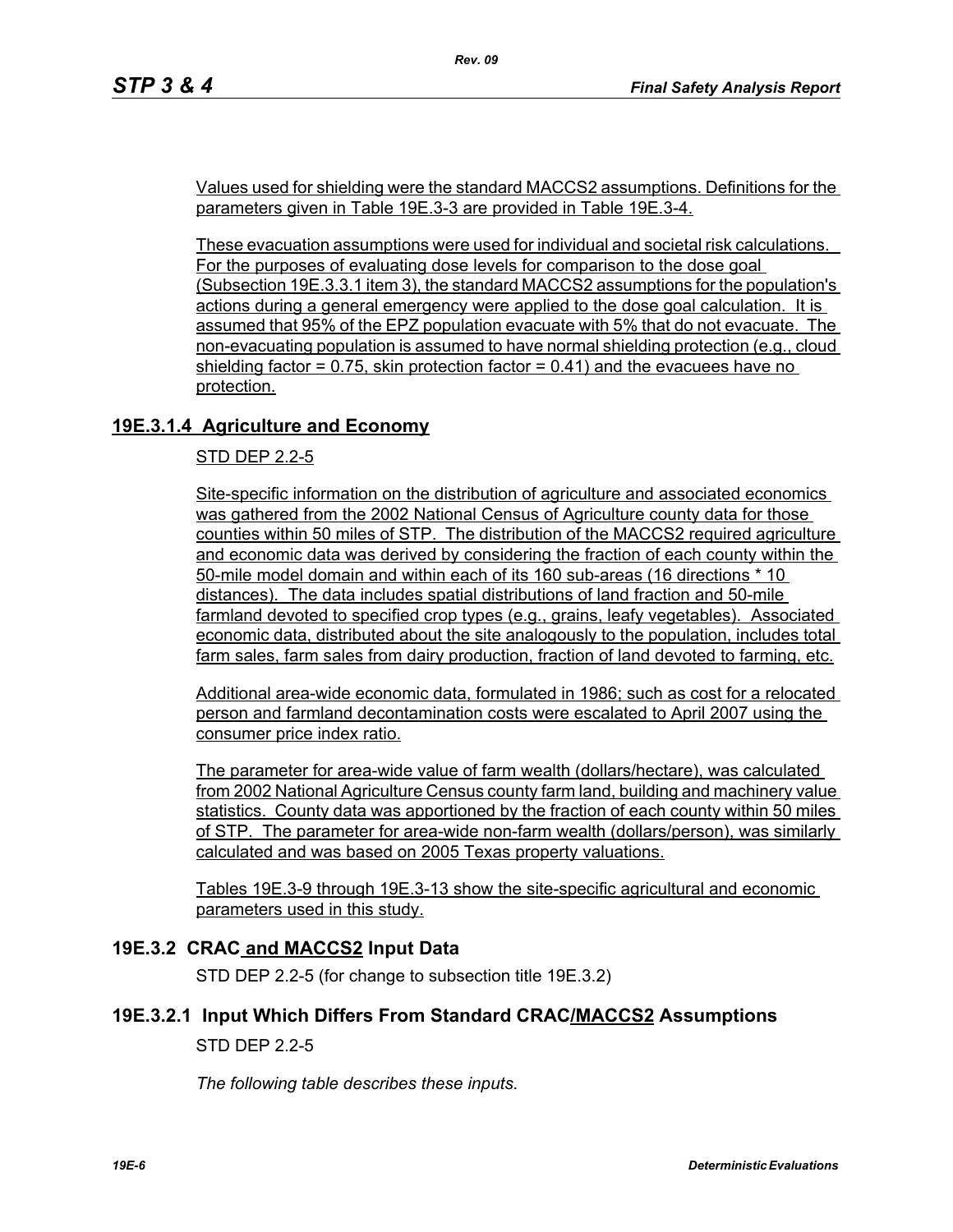| Table    | <i><b>Inputs</b></i>                              |
|----------|---------------------------------------------------|
| 19E.3-2  | <b>Population Density</b>                         |
| 19E.3-3  | <i><b>Evacuation Parameters</b></i>               |
| 19E.3-5  | Site and Reactor Data for Meteorological Modeling |
| 19E 3-6  | Event Release Parameters                          |
| 19E.3-8  | <b>Meteorological Data Collected</b>              |
| 19E.3-9  | Land Fraction                                     |
| 19E.3-10 | <b>Regional Index</b>                             |
| 19E.3-11 | <b>Crop Season and Share</b>                      |
| 19E.3-12 | <b>Regional Economic Data</b>                     |
| 19E.3-13 | Area Wide Wealth                                  |

#### **19E.3.2.2 Input to CRAC/MACCS2 from Performance Analysis**

STD DEP 2.2-5

STD DEP Admin (description of TLL(j))

The plant performance analysis results which are input parameters to the CRAC and or MACCS2 *code are described here and are shown in Table 19E.3-6. These inputs describe the data used which are plant specific and are not related to radiological modeling which is discussed in Subsection 19E.3.1. The plant input parameters are described below with the subsection of the SSAR in which the parameters are developed indicated at the end of each section in parenthesis.*

*For each accident case, which represents the accident sequence listed below it, the following data are used (Table 19E.3-6):*

*Release Category Name, LNAME(j) - Abbreviated name given to release which results from the event. (Subsection 19E.2)*

*Release Probability, P(j) - the probability per year associated with release LNAME(j). (Subsection 10D.4)*

*TL(j) - time(hr) from reactor shutdown (defined as the end of neutron generation) to release to the atmosphere. The value is used to determine isotopic decay prior to release from the plant. For an ATWS event, containment failure is postulated to occur before core damage. Since neutron production may continue up to the time of core melt, TL may be zero for an ATWS event.* The values for this parameter were converted from hours (h) to seconds (s) for use in MACCS2 as parameter PDELAY. *(Subsection 19E.2)*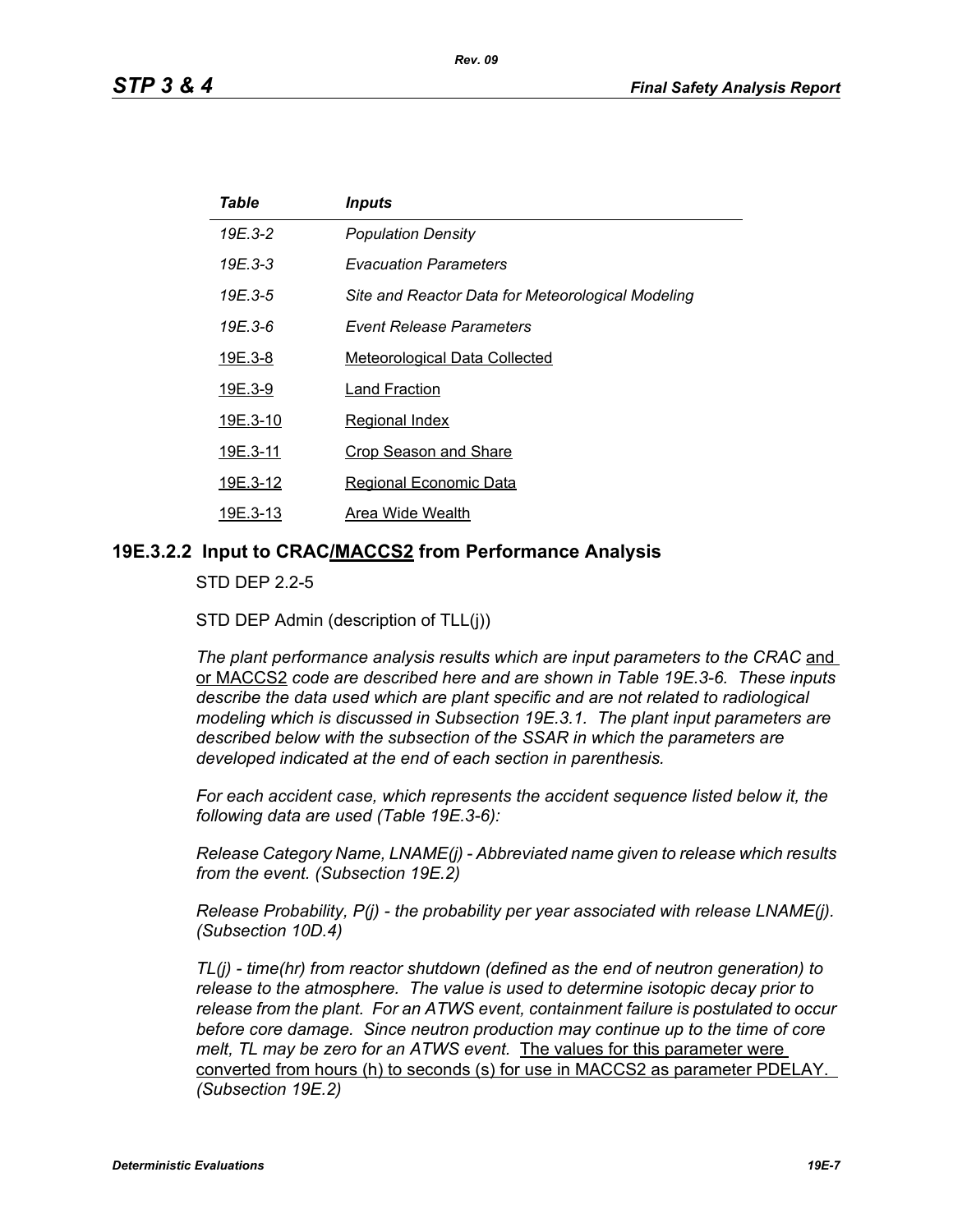*DR(j) - duration of initial release (h) of radionuclides from the plant. This value is used to determine the expansion of the cloud. The maximum value of this parameter is 10 hours (CRAC limitation for plume modeling).* For the MACCS2 STP 3 & 4 consequence evaluation, the maximum value of this parameter is 24 hours. The values for this parameter were converted from hours (h) to seconds (s) for use in MACCS2 as parameter PLUDUR. *(Subsection 19E.2)*

*TLL(j) - warning time (h) between official notification of public and release of radioactivity from the plant. The basis for the warning time is the onset of severe core damage. The emergency action levels specified in Reference 19E.3-6, Appendix I require that a site area emergency be delayed when "delayed* degraded *core with possible loss of coolable geometry" occurs.* This parameter is renamed for use in MACCS2 as parameter PDELAY-OALARM.

OALARM (j) - time (s) at which notification is given to off-site emergency response officials to initiate protective measures for the surrounding population. This MACCS2 specific parameter value is calculated by subtracting PDELAY-OALARM from PDELAY.

*FPR(j) - Sensible heat release rate in calories/s in the release cloud. This value is used to determine the initial buoyancy of the released cloud plume.* The values for this parameter were converted from calories/second (cal/s) to megawatts (MW) for use in MACCS2 as parameter DPLHEAT.

*RH(j) - Plume release height in meters from the ground. If this value is less than the building height, a ground release with building wake effect is assumed. Otherwise, the plume will be buoyed to a height equal to the release height plus a buoyancy height.*  This parameter is renamed for use in MACCS2 as parameter DPLHIT. *(Subsection 19D.5)*

*FLEAK(j,k) - fraction of core inventory at the beginning of the accident for each isotope group which is eventually released into the atmosphere.* This parameter is renamed for use in MACCS2 as parameter RELFRAC. *The standard isotopes groups are:*

- *(1) Noble gases (Kr, Xe)*
- *(2) Not used, originally used for organic iodide*
- *(3) Iodine, including organic iodide*
- *(4) Cesium, including Rb*
- *(5) Tellurium, including Sb*
- *(6) Barium, including Sr*
- *(7) Cobalt, including Mo, Tc, Ru, Rh*
- *(8) Lanthanum, including Y, Zr, Nb, Ce, Pr, Nd, Np, Pu, Am, Cm*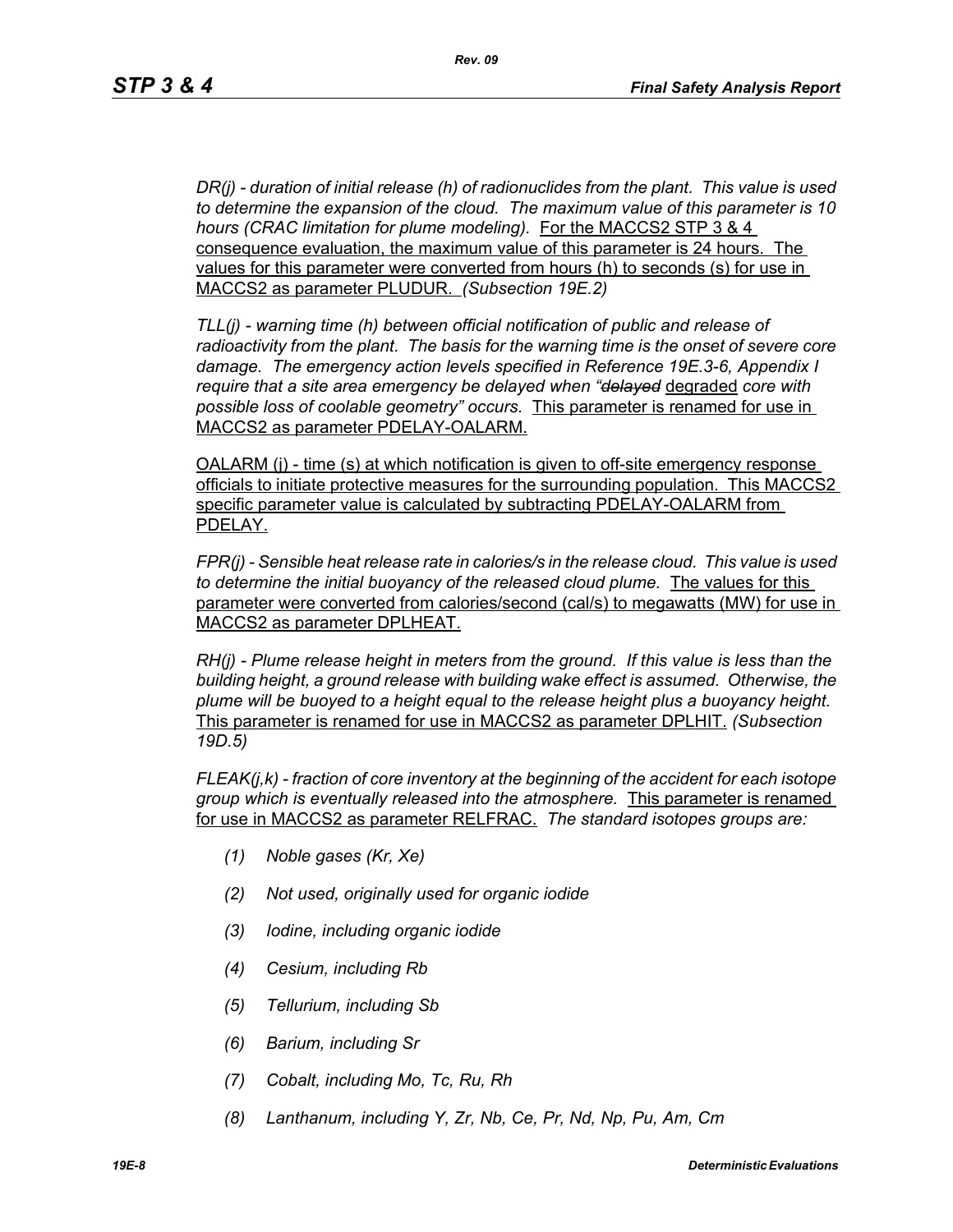### **19E.3.3.3 Results**

 $STD$  DFP  $2.2-5$ 

*The results from the internal events analysis and the seismic event analysis (the average of the individual results over all five meteorological regions evaluated) are shown in Table 19E.3-7. A plot of whole body dose at a distance of 805 m (one-half mile) against cumulative probability is shown in Figure 19E.3-1. Based upon these results, the ABWR meets the established consequence related goals.* These results bound the MACCS2 consequence analysis using site-specific data for STP 3 & 4.

#### **19E.3.4 References**

The following supplement is associated with STD DEP 2.2-5

19E.3-10 "Code Manual for MACCS2: Volume 1, User's Guide", NUREG/CR-6613, Sandia National Laboratories, Accident Analysis/Consequence Assessment Department, P.O. Box 5800, Albuquerque, NM 87185-0748.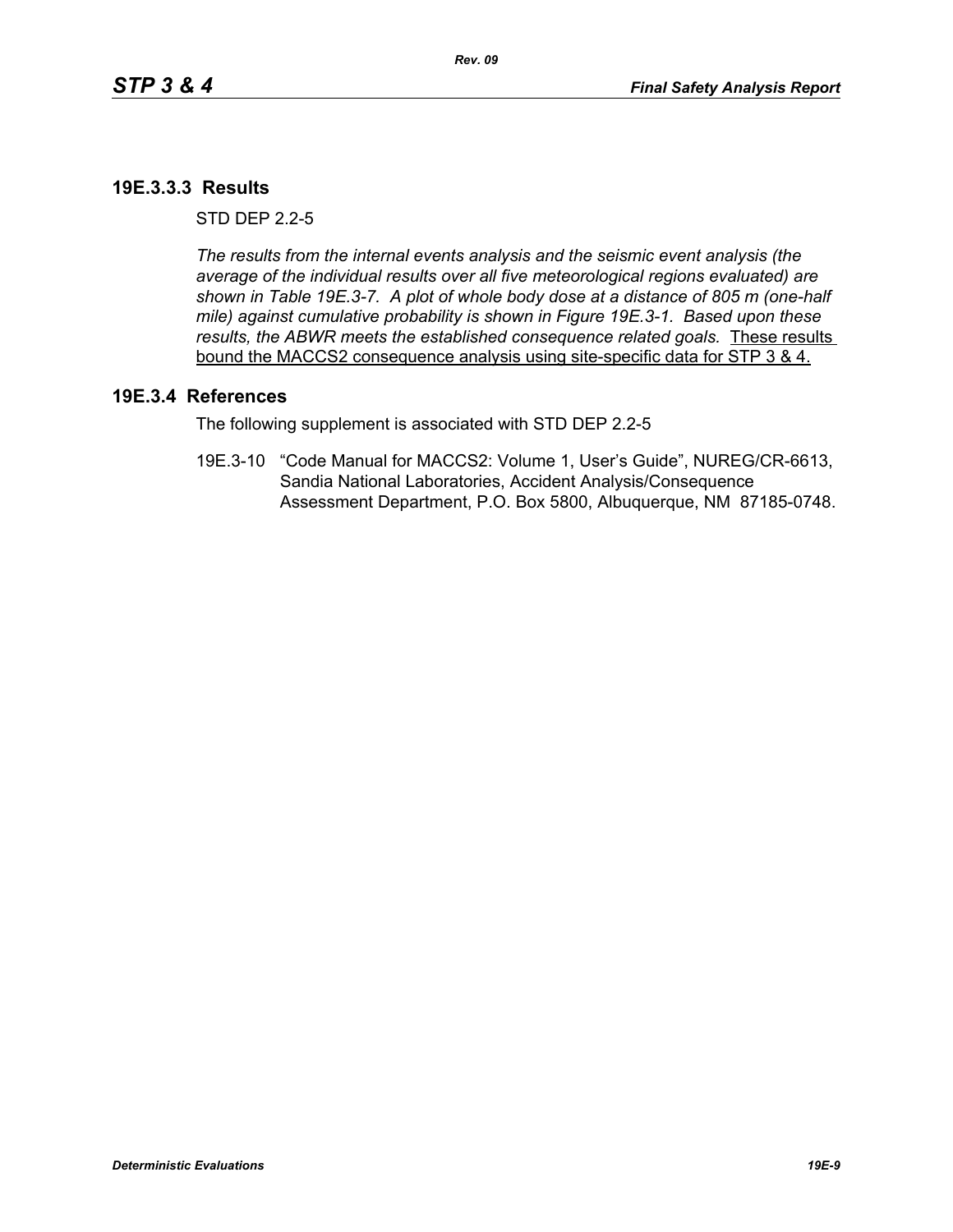|                     |                   | CRAC Mean Population by Geography Sector (people per sq. mi.) |                         |                 |                         |                         |                                  |                         |             |             |             |
|---------------------|-------------------|---------------------------------------------------------------|-------------------------|-----------------|-------------------------|-------------------------|----------------------------------|-------------------------|-------------|-------------|-------------|
|                     | <b>Radial</b>     |                                                               |                         |                 |                         |                         |                                  |                         |             |             |             |
|                     | Interval          |                                                               | <b>NE</b>               |                 | <b>NW</b>               |                         | ${\bf S}$                        |                         | W           |             | <b>SW</b>   |
|                     | (m <sub>i</sub> ) |                                                               |                         |                 |                         |                         |                                  |                         |             |             |             |
|                     | $0 - 5$           |                                                               | 100                     |                 | 60                      |                         | $\overline{30}$                  |                         | 20          |             | 10          |
|                     | $5 - 10$          |                                                               | 130                     |                 | 60                      |                         | 80                               |                         | 30          |             | 20          |
|                     | $10 - 20$         |                                                               | 170                     |                 | 90                      |                         | 70                               |                         | 60          |             | 30          |
|                     | 20-30             |                                                               | 180                     |                 | 120                     |                         | 100                              |                         | 50          |             | 40          |
|                     | 30-50             |                                                               | 400t                    |                 | 100                     |                         | 80                               |                         | 40          |             | 130         |
|                     |                   |                                                               |                         |                 |                         |                         | <b>MACCS2 Population Density</b> |                         |             |             |             |
|                     |                   |                                                               |                         |                 |                         |                         | Radial Interval (mi.)            |                         |             |             |             |
|                     |                   | 1                                                             | $\mathbf 2$             | $\mathbf 3$     | $\overline{\mathbf{4}}$ | $\sqrt{5}$              | 10                               | 20                      | 30          | 40          | 50          |
|                     | N                 | $\pmb{0}$                                                     | $\overline{\mathbf{0}}$ | $\overline{22}$ | $\mathbf 0$             | $\overline{\mathbf{0}}$ | 46                               | 1792                    | 744         | 20573       | 12145       |
|                     | <b>NNE</b>        | 0                                                             | $\mathbf 0$             | $\mathbf 0$     | $\mathbf 0$             | 722                     | 244                              | 31089                   | 1829        | 6155        | 36110       |
|                     | <b>NE</b>         | 0                                                             | 0                       | $\pmb{0}$       | 0                       | 45                      | 144                              | 1350                    | 14181       | 27129       | 59839       |
|                     | <b>ENE</b>        | $\mathbf 0$                                                   | 0                       | $\mathbf 0$     | $\mathbf 0$             | $\mathbf 0$             | 609                              | 393                     | 4651        | 39425       | 149296      |
| Geographical Region | E                 | 23                                                            | 0                       | $\mathbf 0$     | $\mathbf 0$             | 4                       | 315                              | 120                     | 1852        | 200         | 109         |
|                     | <b>ESE</b>        | $\mathbf 0$                                                   | 0                       | $\mathbf 0$     | 103                     | 168                     | 102                              | $\overline{\mathbf{3}}$ | $\pmb{0}$   | $\pmb{0}$   | $\pmb{0}$   |
|                     | <b>SE</b>         | $\mathbf 0$                                                   | $\pmb{0}$               | $\pmb{0}$       | 4                       | 145                     | 1757                             | 19                      | 0           | $\pmb{0}$   | $\pmb{0}$   |
|                     | <b>SSE</b>        | 0                                                             | 0                       | $\mathbf 0$     | 0                       | $\mathbf 0$             | 157                              | 170                     | 0           | 0           | $\pmb{0}$   |
|                     | $\mathbf{s}$      | 0                                                             | 0                       | $\mathbf 0$     | 0                       | 0                       | $\pmb{0}$                        | $\mathbf 0$             | $\mathbf 0$ | 0           | $\pmb{0}$   |
|                     | <b>SSW</b>        | 0                                                             | 0                       | $\mathbf 0$     | 0                       | 0                       | $\mathbf 0$                      | 1                       | $\mathbf 0$ | $\mathbf 0$ | $\mathbf 0$ |
|                     | <b>SW</b>         | 0                                                             | $\mathbf 0$             | $\mathbf{1}$    | 0                       | $\mathbf 0$             | 110                              | 500                     | $\mathbf 0$ | 1622        | 917         |
|                     | <b>WSW</b>        | 0                                                             | 0                       | $\mathbf 0$     | 6                       | 9                       | 168                              | 8105                    | 1535        | 21538       | 4813        |
|                     | W                 | 0                                                             | 0                       | $\mathbf 0$     | $\overline{7}$          | 0                       | 165                              | 369                     | 1136        | 1830        | 5993        |
|                     | <b>WNW</b>        | $\mathbf 0$                                                   | 0                       | $\mathbf 0$     | $\mathbf 0$             | 6                       | 3313                             | 1681                    | 674         | 13247       | 1747        |
|                     | <b>NW</b>         | 0                                                             | 0                       | $\mathbf 0$     | 28                      | 44                      | 318                              | 685                     | 1085        | 2005        | 283         |
|                     | <b>NNW</b>        | 0                                                             | $\pmb{0}$               | $\pmb{0}$       | $\pmb{0}$               | 0                       | 49                               | 694                     | 6167        | 16461       | 2907        |

# **Table 19E.3-2 Population Density**

*Rev. 09*

Note:

CRAC data taken from Reference 19E.3-4, Table 3-2

The MACCS2 population density data for each geographical region shown above is based on year 2000 national census values and have been projected to the year 2060.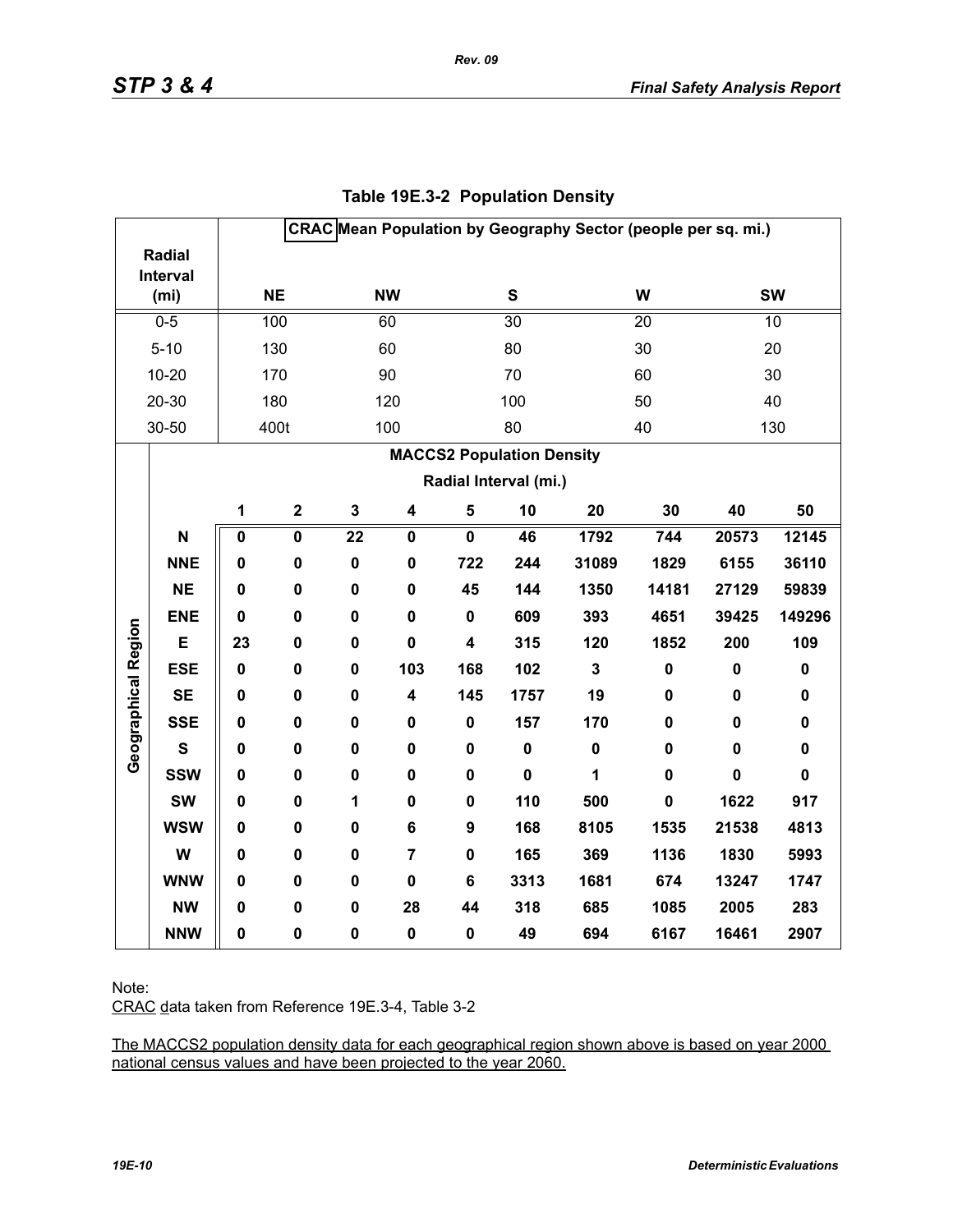| <b>Strategy</b>                                                                                                          |                 |      |  |  |  |
|--------------------------------------------------------------------------------------------------------------------------|-----------------|------|--|--|--|
| <b>CRAC</b> Parameter                                                                                                    | 1               | 2    |  |  |  |
| <b>Fraction of Population Evacuating</b>                                                                                 | 0.95            | 0.05 |  |  |  |
| Time Delay Before Evacuation - h                                                                                         | 1.5             | 0    |  |  |  |
| Evacuation Speed - m/s (mph)                                                                                             | 4.47(10)        | 0    |  |  |  |
| Maximum Distance of Evacuation – m (mi)                                                                                  | 4827 (3)        | 0    |  |  |  |
| Distance Moved by Evacuees – m (mi)                                                                                      | 1260(7)         | 0    |  |  |  |
| Sheltering Radius - m (mi)                                                                                               | 24140 (15)      | 0    |  |  |  |
|                                                                                                                          |                 |      |  |  |  |
| <b>MACCS2 Parameter</b>                                                                                                  | <b>Value</b>    |      |  |  |  |
| <b>Fraction of Population Evacuating</b>                                                                                 | 0.95            |      |  |  |  |
| The Furthest Ring in Which Evacuees Will Incur Exposures - Ring<br>Number (mi)                                           | 6(10)           |      |  |  |  |
| <b>Travel Point</b>                                                                                                      | <b>Boundary</b> |      |  |  |  |
| Evacuation Speed - m/s (mph)                                                                                             | 2.73(6.1)       |      |  |  |  |
| <b>Evacuation Type</b>                                                                                                   | Radial          |      |  |  |  |
| Duration of the Early Phase of Evacuation - s                                                                            | 86400           |      |  |  |  |
| Duration of the Middle Phase of Evacuation - s                                                                           | $\mathbf 0$     |      |  |  |  |
| Reference time point for actions in the evacuation and sheltering zone.                                                  | Alarm           |      |  |  |  |
| The Number of Radial Spatial Elements (i.e., contiguous rings)<br><b>Comprising the Sheltering and Evacuation Region</b> | 6               |      |  |  |  |
| Delay To Take Shelter - s (h)                                                                                            | 7200 (2.0)      |      |  |  |  |
| Delay That Elapses from the Beginning of the Shelter Period to When<br>Individuals Begin their Evacuation - s            | 0               |      |  |  |  |

# **Table 19E.3-3 Evacuation Parameters**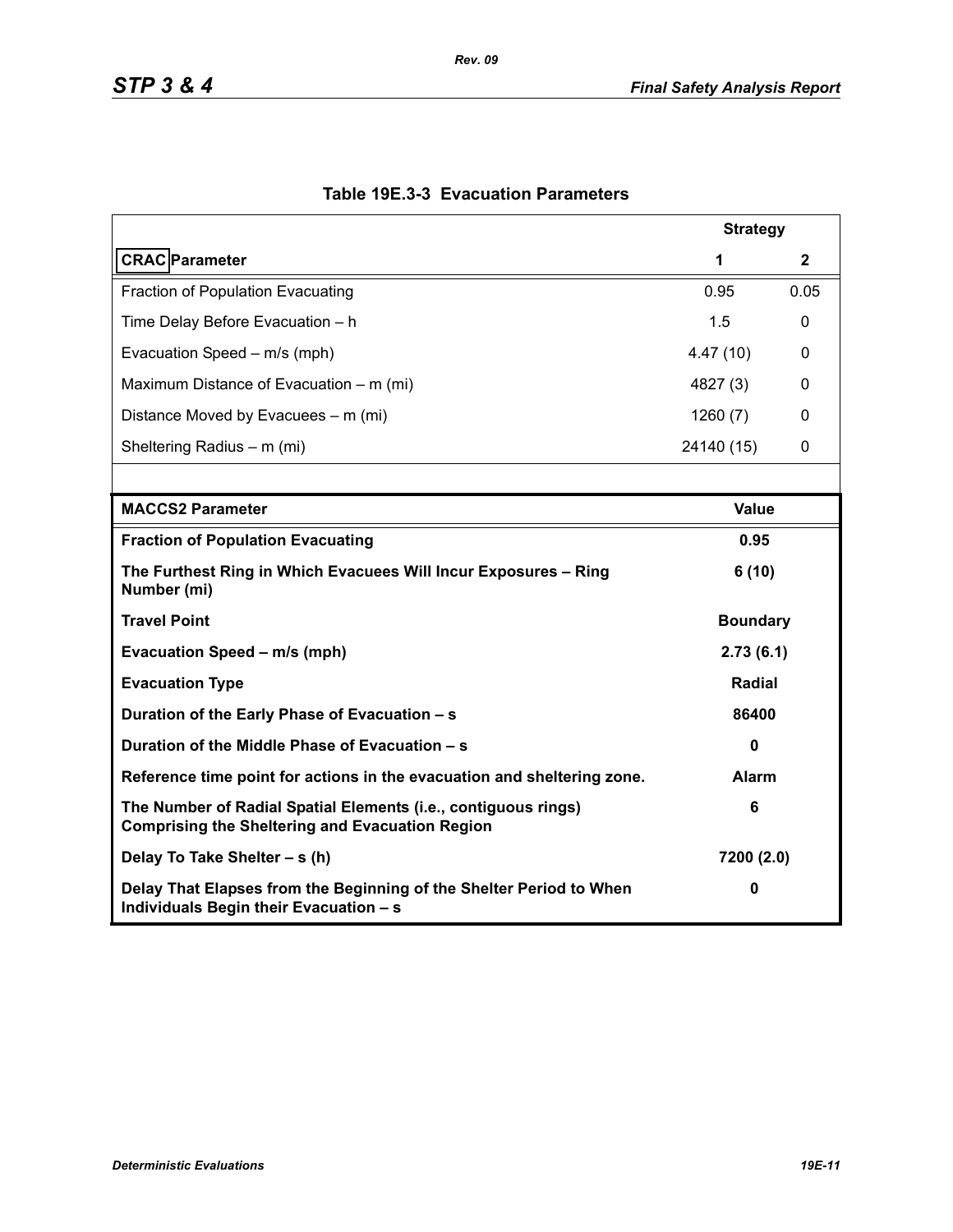| <b>Parameter</b>                                                                 | <b>Definition</b>                                                                                                                                                                                                                                                                                                                                                                                   |
|----------------------------------------------------------------------------------|-----------------------------------------------------------------------------------------------------------------------------------------------------------------------------------------------------------------------------------------------------------------------------------------------------------------------------------------------------------------------------------------------------|
| Fraction of Population Evacuating                                                | Fraction of population following the evacuation<br>strategy.                                                                                                                                                                                                                                                                                                                                        |
| Time Delay Before Evacuating                                                     | Time between notice to evacuate and start of<br>evacuation.                                                                                                                                                                                                                                                                                                                                         |
| <b>Evacuation Speed</b>                                                          | Once evacuation begins, it is assumed that the public<br>moves directly outward and away from the plant site at<br>this speed.                                                                                                                                                                                                                                                                      |
| Maximum Distance of Evacuation                                                   | Once evacuation begins, individuals within this<br>distance are assumed to evacuate as above with their<br>exposure determined by detailed tracking of their<br>position relative to the radioactive cloud plume. People<br>living beyond this distance are assumed to not be<br>evacuated initially. They are assumed to be exposed<br>to ground contamination for 24 hours and then<br>evacuated. |
| Distance moved by Evacuees before Sheltering                                     | Distance at which evacuees are assumed to take<br>shelter. This parameter is nominally designed to<br>represent the use of prearranged evacuation shelters.                                                                                                                                                                                                                                         |
| <b>Sheltering Radius</b>                                                         | People living within this distance are assumed to take<br>shelter if they do not evacuate. Sheltering is assumed<br>for 24 hours at which time these people are assumed<br>to be relocated out of the contaminated area, without<br>further exposure.                                                                                                                                               |
| <b>MACCS2 Specific Parameter</b>                                                 | <b>Definition</b>                                                                                                                                                                                                                                                                                                                                                                                   |
| <b>Delay To Take Shelter</b>                                                     | For each distance ring in the shelter/evacuate<br>region, this variable defines the delay to take<br>shelter (seconds) for resident individuals.                                                                                                                                                                                                                                                    |
| The Furthest Ring in Which Evacuees Will<br><b>Incur Exposures - Ring Number</b> | Defines the furthest ring in which evacuees will<br>incur exposures. When evacuees exit this ring and<br>proceed to the next outermost ring, no further<br>exposures are incurred.                                                                                                                                                                                                                  |
| <b>Travel Point</b>                                                              | Assures evacuees clear 10 mile EPZ                                                                                                                                                                                                                                                                                                                                                                  |
| <b>Evacuation Type</b>                                                           | Defines whether a radial or network evacuation is<br>to be modeled. If the radial option is chosen, the<br>code automatically generates a network path<br>where all individuals travel radially outward. For a<br>network evacuation, addition data must be entered<br>by the user.                                                                                                                 |

| <b>Table 19E.3-4 Evacuation Parameter Definition</b> |  |  |  |
|------------------------------------------------------|--|--|--|
|------------------------------------------------------|--|--|--|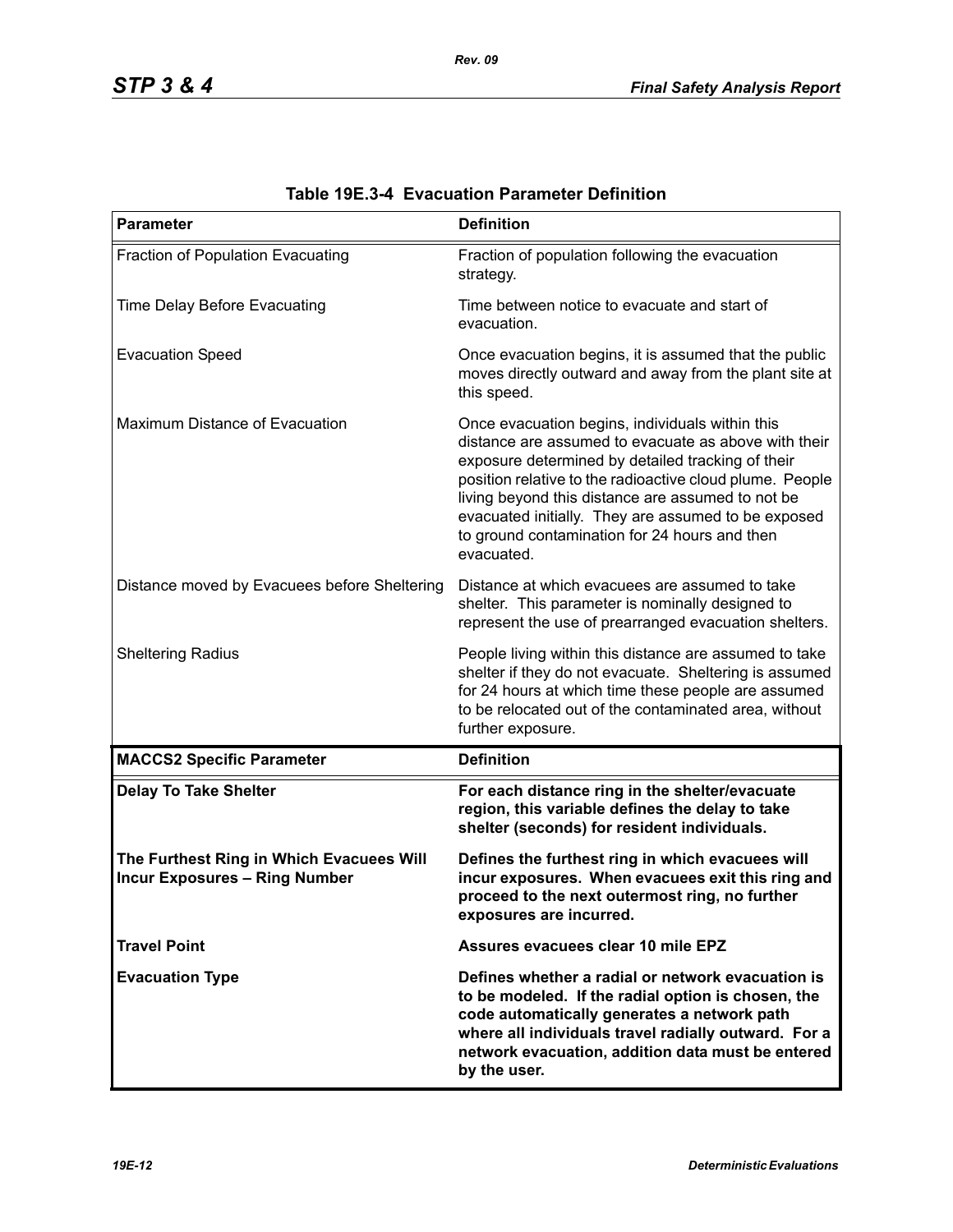| <b>MACCS2 Specific Parameter</b>                                                                                     | <b>Definition</b>                                                                                                                                                                                                                                                                                                                             |
|----------------------------------------------------------------------------------------------------------------------|-----------------------------------------------------------------------------------------------------------------------------------------------------------------------------------------------------------------------------------------------------------------------------------------------------------------------------------------------|
| Duration of the Early Phase of Evacuation                                                                            | The duration (seconds) of the early phase of<br>evacuation that begins when the sheltering period<br>has elapsed. During this period, evacuees travel at<br>the rate specified by the evacuation speed<br>(ESPEED)                                                                                                                            |
| Duration of the Middle Phase of Evacuation                                                                           | Defines the duration (seconds) of the middle phase<br>of evacuation. This period begins when the early-<br>phase evacuation period has elapsed. During this<br>period, evacuees travel at the rate specified by<br>ESPEED(2). When this period has elapsed,<br>evacuees travel at the rate specified by ESPEED(3)                             |
| Reference time point for actions in the<br>evacuation and sheltering zone.                                           | If ALARM is chosen, the reference time point for<br>these actions is the off-site alarm time (OALARM)<br>as defined in the ATMOS source term definition. If<br>ARRIVAL is chosen, the reference time for<br>evacuation and sheltering actions is the arrival of<br>the first plume at the spatial element.                                    |
| The Number of Radial Spatial Elements (i.e.,<br>contiguous rings) Comprising the Sheltering<br>and Evacuation Region | The region where individuals are subject to<br>sheltering and/or evacuation                                                                                                                                                                                                                                                                   |
| Delay That Elapses from the Beginning of the<br><b>Shelter Period to When Individuals Begin</b><br>their Evacuation  | For each distance ring in the shelter/evacuate<br>region, this variable defines the duration of the<br>sheltering period (seconds) that is to occur before<br>evacuation begins for residents. When DLTEVA is<br>specified as 0, evacuation will occur with no<br>additional delay (that is, there is no shelter period<br>at that distance). |

# **Table 19E.3-4 Evacuation Parameter Definition (Continued)**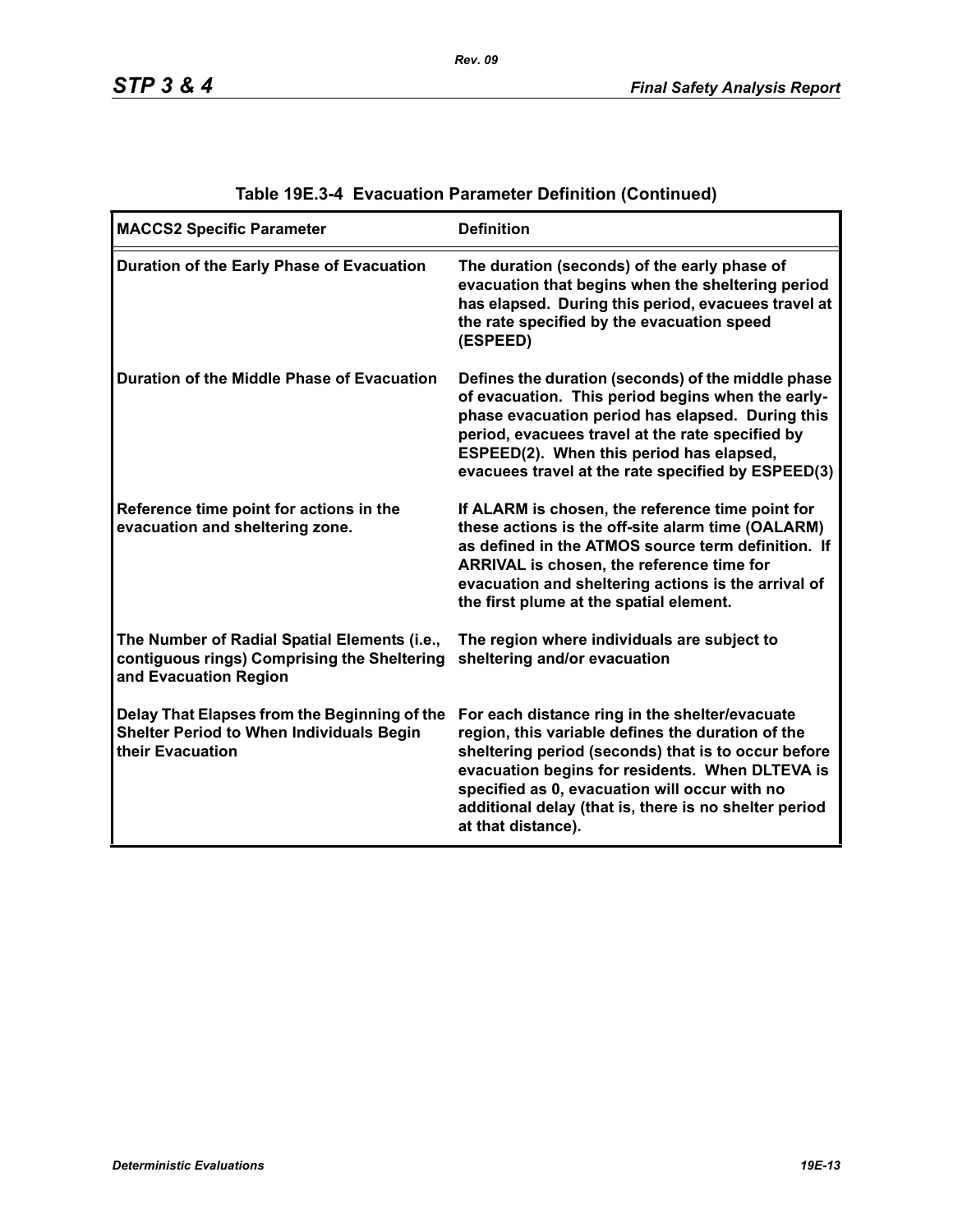|                          |          | <b>TL</b>  | <b>DR</b>            | TLL)        | <b>FPR</b>      | <b>RH</b>     |              | <b>Release Fractionst</b> |                |
|--------------------------|----------|------------|----------------------|-------------|-----------------|---------------|--------------|---------------------------|----------------|
| <b>Accident</b>          | $P(i)^*$ | (hr)       | (hr)                 | (hr)        | (cal/s)         | (m)           | <b>NG</b>    | lodine                    | Cesium         |
| <b>NCL</b>               |          | 2.7        | 10                   | 1.7         | $3.3E + 5$      | 37            | 0.044        | 2.3E-05                   | 2.3E-05        |
| Case1                    |          | 20         | $\mathbf{1}$         | 19.2        | $3.3E + 5$      | 37            | $\mathbf{1}$ | 1.5E-07                   | 1.3E-05        |
| <b>LCHPFSRN</b>          |          |            |                      |             |                 |               |              |                           |                |
| <b>LCHPPSRN</b>          |          |            |                      |             |                 |               |              |                           |                |
| <b>LBLCFSRN</b>          |          |            |                      |             |                 |               |              |                           |                |
| <b>SBRCPFRN</b>          |          |            |                      |             |                 |               |              |                           |                |
| <b>LCLPPFRN</b>          |          |            |                      |             |                 |               |              |                           |                |
| <b>LCPFSRN</b>           |          |            |                      |             |                 |               |              |                           |                |
| CASE <sub>2</sub>        |          | 19         | $\mathbf{1}$         | 18.2        | $3.3E + 5$      | 37            | $\mathbf{1}$ | 5.0E-06                   | 5.0E-06        |
| <b>LCLPPFCR</b>          |          |            |                      |             |                 |               |              |                           |                |
| <b>LCLPFSCR</b>          |          |            |                      |             |                 |               |              |                           |                |
| CASE 3                   |          | 50         | 10                   | 49.2        | $3.3E + 5$      | 37            | $\mathbf{1}$ | 2.8E-04                   | 2.2E-03        |
| LCHPFSD90                |          |            |                      |             |                 |               |              |                           |                |
| CASE 4                   |          | 20         | $\mathbf{1}$         | 19.2        | $3.3E + 5$      | 37            | $\mathbf{1}$ | 1.6E-03                   | 1.6E-03        |
| DF100FSR                 |          |            |                      |             |                 |               |              |                           |                |
| DF100PFR                 |          |            |                      |             |                 |               |              |                           |                |
| CASE <sub>5</sub>        |          | 19         | $\mathbf{1}$         | 18.2        | $3.3E + 5$      | 37            | $\mathbf{1}$ | 6.0E-03                   | 5.3E-04        |
| <b>LBLCPFRN</b>          |          |            |                      |             |                 |               |              |                           |                |
| CASE 6                   |          | 19         | 10                   | 18.2        | $3.3E + 5$      | 37            | $\mathbf{1}$ | 3.1E-02                   | 7.7E-02        |
| LCHPPSD90                |          |            |                      |             |                 |               |              |                           |                |
| LBLCPFD90                |          |            |                      |             |                 |               |              |                           |                |
| LBLCFSD90                |          |            |                      |             |                 |               |              |                           |                |
| CASE 7                   |          | 20         | 10                   | 19.2        | $3.3E + 5$      | 37            | $\mathbf{1}$ | 8.9E-02                   | 9.9E-02        |
| LCLPFSD90                |          |            |                      |             |                 |               |              |                           |                |
| <b>LCHPPFPM</b>          |          |            |                      |             |                 |               |              |                           |                |
| LCLPPFD90                |          |            |                      |             |                 |               |              |                           |                |
| CASE 8                   |          | 2          | 10                   | 1.2         | $1.0E + 6$      | 37            | $\mathbf{1}$ | 1.9E-01                   | 2.5E-01        |
| <b>LCHPPFEH</b>          |          |            |                      |             |                 |               |              |                           |                |
| <b>LCHPPFBR</b>          |          |            |                      |             |                 |               |              |                           |                |
| <b>LCHPPFBD</b>          |          |            |                      |             |                 |               |              |                           |                |
| CASE 9                   |          | 23.6       | 10                   | 12.2        | $3.3E + 5$      | 37            | $\mathbf{1}$ | 3.7E-01                   | 3.6E-01        |
| SBRCPFD90                |          |            |                      |             |                 |               |              |                           |                |
|                          |          |            |                      |             |                 |               |              |                           |                |
| <b>MACCS2 Parameters</b> |          |            | PDELAY PLUDUR OALARM |             | <b>DPLHEAT‡</b> | <b>DPLHIT</b> |              | RELFRAC RELFRAC           | <b>RELFRAC</b> |
|                          |          | ŧ<br>(sec) | $\ddagger$<br>(sec)  | ŧ.<br>(sec) | (MW)            | (m)           | <b>Noble</b> | lodine                    | Cesium         |
| <b>NCL</b>               |          | 9720       | 36000                | 3600        | 1.38            | 37            | 0.044        | 2.30E-05                  | 2.30E-05       |
| CASE 1                   |          | 72000      | 3600                 | 2880        | 1.38            | 37            | 1            | 1.50E-07                  | 1.30E-05       |
| <b>CASE 2</b>            |          | 68400      | 3600                 | 2880        | 1.38            | 37            | 1            | 5.00E-06                  | 5.00E-06       |

*Rev. 09*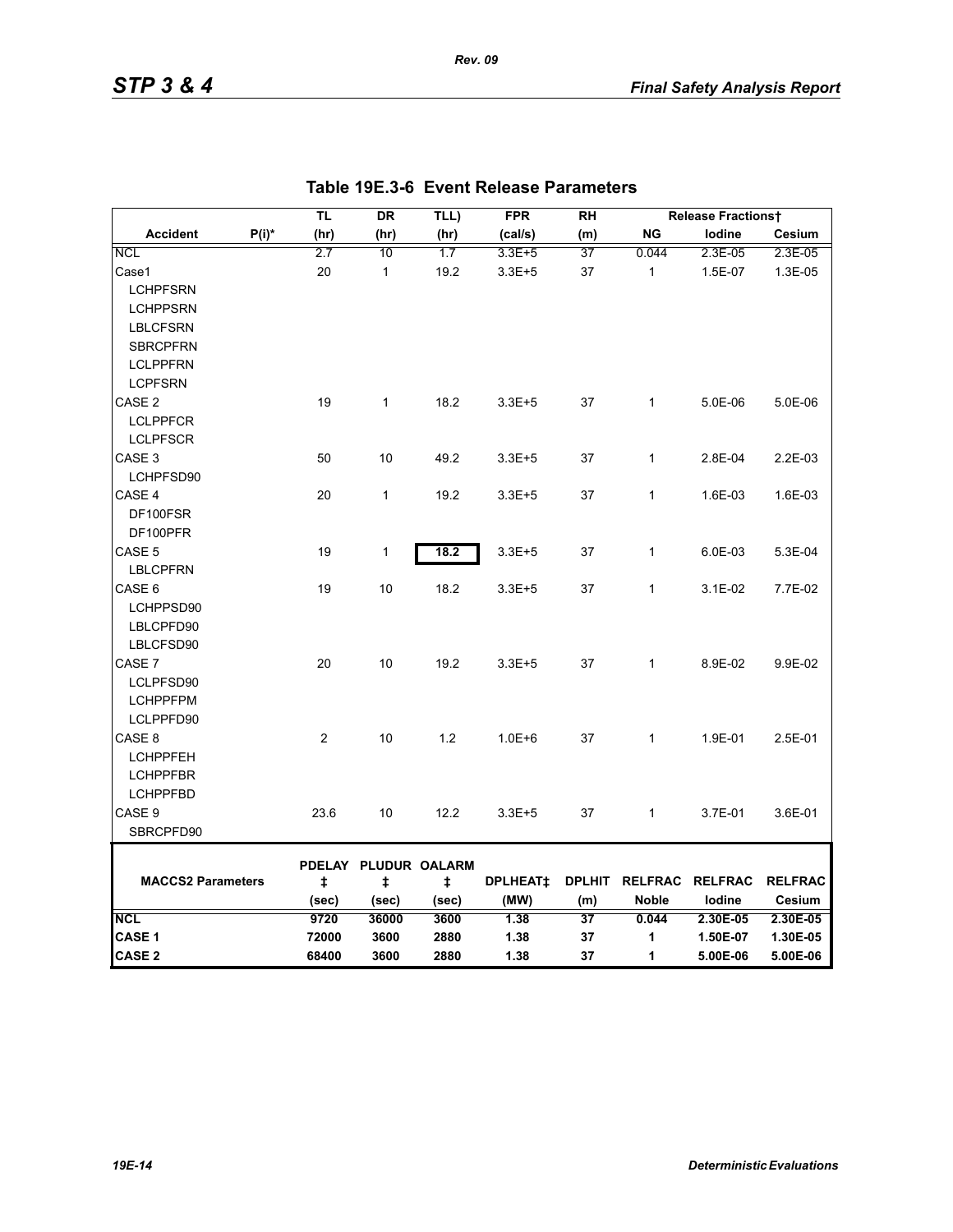| <b>MACCS2 Parameters</b> | <b>PDELAY1</b> | <b>PLUDUR1</b> | <b>OALARM‡</b> | <b>DPLHEAT1</b> | <b>DPLHIT</b> | <b>RELFRAC</b> | <b>RELFRAC</b> | <b>RELFRAC</b> |
|--------------------------|----------------|----------------|----------------|-----------------|---------------|----------------|----------------|----------------|
|                          | (sec)          | (sec)          | (sec)          | ((MW)           | (m)           | <b>Noble</b>   | lodine         | <b>Cesium</b>  |
| <b>CASE 3</b>            | 180000         | 36000          | 2880           | 1.38            | 37            |                | 2.80E-04       | 2.20E-03       |
| <b>CASE 4</b>            | 72000          | 3600           | 2880           | 1.38            | 37            |                | 1.60E-03       | 1.60E-03       |
| <b>CASE 5</b>            | 68400          | 3600           | 2880           | 1.38            | 37            |                | 6.00E-03       | 5.30E-04       |
| <b>CASE 6</b>            | 68400          | 36000          | 2880           | 1.38            | 37            |                | 3.10E-02       | 7.70E-02       |
| <b>CASE 7</b>            | 72000          | 36000          | 2880           | 1.38            | 37            | 1              | 8.90E-02       | 9.90E-02       |
| <b>CASE 8</b>            | 7200           | 36000          | 2880           | 4.19            | 37            |                | 1.90E-01       | 2.50E-01       |
| <b>CASE 9</b>            | 84960          | 36000          | 41040          | 1.38            | 37            |                | 3.70E-01       | 3.60E-01       |

\* *Probabilities not part of DCD (Refer to SSAR)*

*† Group 5-8 negligible release*

‡ Event Release Parameters Converted To MACCS2 Format

#### **Note:**

*See Subsection 19E.3.2.2 for definitions of parameters in this table.*

Table Updated based on ABWR SSAR Table 19E.3-6 (Amendment 31), Case 5, TLL (PDELAY-OALARM) Value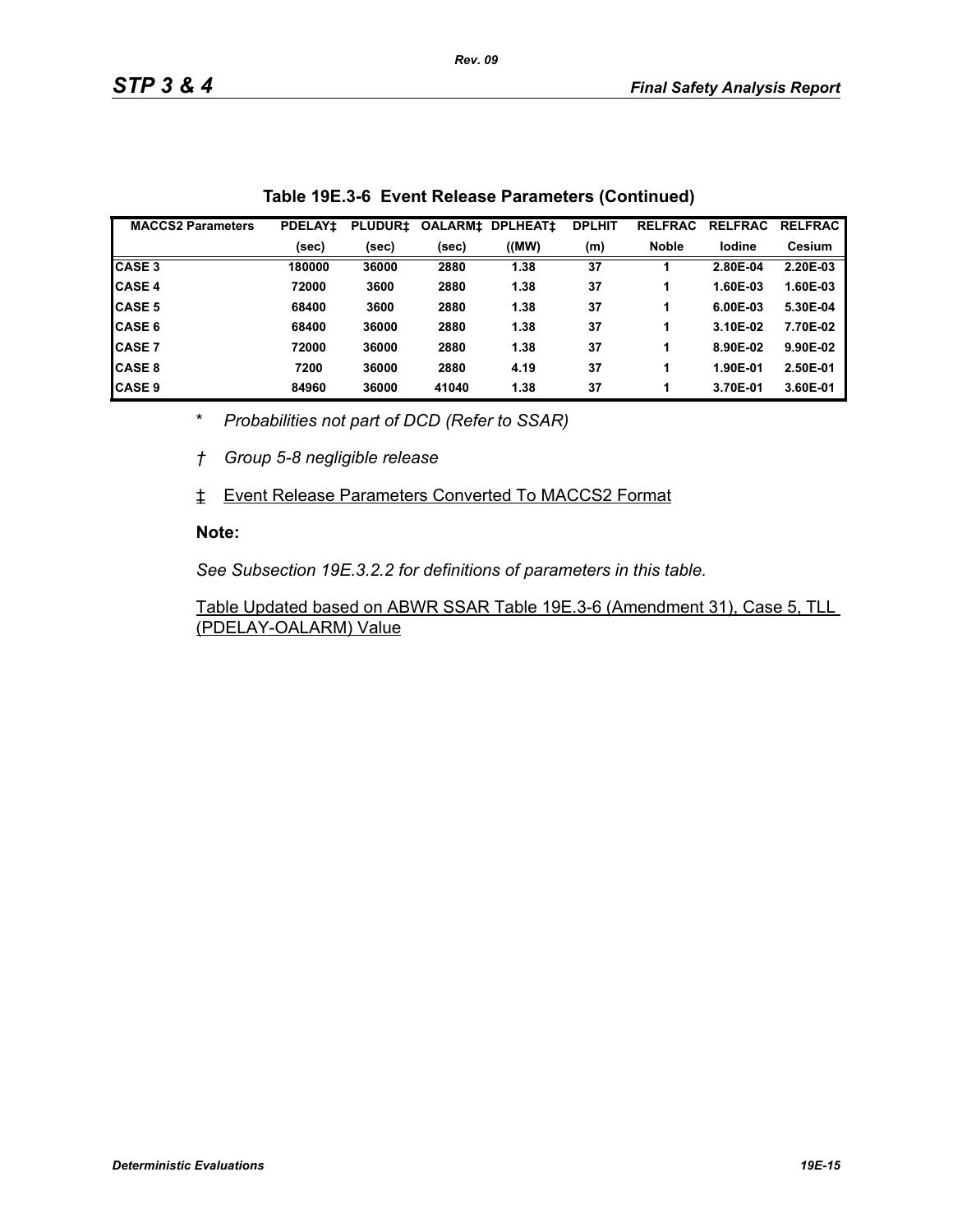| Table 19E.3-8 Meteorological Data Collected |                                                                      |                                                                                |  |  |  |  |
|---------------------------------------------|----------------------------------------------------------------------|--------------------------------------------------------------------------------|--|--|--|--|
| <b>Years Data Gathered</b>                  | <b>Data Collected</b>                                                | <b>Source</b>                                                                  |  |  |  |  |
| 1997, 1999, 2000                            | <b>Wind Speed</b><br><b>Wind Direction</b><br><b>Stability Class</b> | STP 3 & 4 Site Analysis Team Supplied<br>Data                                  |  |  |  |  |
| 1997, 1998, 1999, 2000, 2001                | Precipitation<br><b>Air Temperature</b><br><b>Dew Point</b>          | <b>National Weather Service - Palacios</b><br><b>Municipal Airport Station</b> |  |  |  |  |

**Table 19E.3-8 Meteorological Data Collected**

# **Table 19E.3-9 Land Fraction**

|                     |            | Radial Interval (mi) |              |      |      |      |      |      |      |      |      |
|---------------------|------------|----------------------|--------------|------|------|------|------|------|------|------|------|
|                     |            | 1                    | $\mathbf{2}$ | 3    | 4    | 5    | 10   | 20   | 30   | 40   | 50   |
|                     | N          | 1.00                 | 1.00         | 1.00 | 1.00 | 1.00 | 1.00 | 1.00 | 1.00 | 1.00 | 1.00 |
|                     | <b>NNE</b> | 1.00                 | 1.00         | 1.00 | 1.00 | 1.00 | 1.00 | 1.00 | 1.00 | 1.00 | 1.00 |
|                     | <b>NE</b>  | 1.00                 | 1.00         | 1.00 | 1.00 | 1.00 | 1.00 | 1.00 | 1.00 | 1.00 | 1.00 |
|                     | <b>ENE</b> | 1.00                 | 1.00         | 1.00 | 1.00 | 1.00 | 1.00 | 1.00 | 1.00 | 1.00 | 0.93 |
|                     | Е          | 1.00                 | 1.00         | 1.00 | 1.00 | 1.00 | 1.00 | 0.98 | 0.65 | 0.22 | 0.03 |
|                     | <b>ESE</b> | 1.00                 | 1.00         | 1.00 | 1.00 | 1.00 | 1.00 | 0.32 | 0.01 | 0.00 | 0.00 |
| Geographical Region | <b>SE</b>  | 1.00                 | 1.00         | 0.80 | 1.00 | 1.00 | 0.98 | 0.14 | 0.00 | 0.00 | 0.00 |
|                     | <b>SSE</b> | 1.00                 | 1.00         | 0.60 | 1.00 | 1.00 | 0.95 | 0.20 | 0.00 | 0.00 | 0.00 |
|                     | S          | 1.00                 | 1.00         | 0.60 | 1.00 | 1.00 | 0.95 | 0.12 | 0.00 | 0.00 | 0.00 |
|                     | <b>SSW</b> | 1.00                 | 1.00         | 0.60 | 1.00 | 1.00 | 1.00 | 0.31 | 0.03 | 0.01 | 0.00 |
|                     | <b>SW</b>  | 1.00                 | 1.00         | 1.00 | 1.00 | 1.00 | 0.98 | 0.27 | 0.00 | 0.53 | 0.56 |
|                     | <b>WSW</b> | 1.00                 | 1.00         | 1.00 | 1.00 | 1.00 | 0.84 | 0.93 | 0.75 | 0.56 | 1.00 |
|                     | W          | 1.00                 | 1.00         | 1.00 | 1.00 | 1.00 | 1.00 | 1.00 | 1.00 | 0.98 | 1.00 |
|                     | <b>WNW</b> | 1.00                 | 1.00         | 1.00 | 1.00 | 1.00 | 1.00 | 1.00 | 1.00 | 1.00 | 1.00 |
|                     | <b>NW</b>  | 1.00                 | 1.00         | 1.00 | 1.00 | 1.00 | 1.00 | 1.00 | 1.00 | 1.00 | 1.00 |
|                     | <b>NNW</b> | 1.00                 | 1.00         | 1.00 | 1.00 | 1.00 | 1.00 | 1.00 | 1.00 | 1.00 | 1.00 |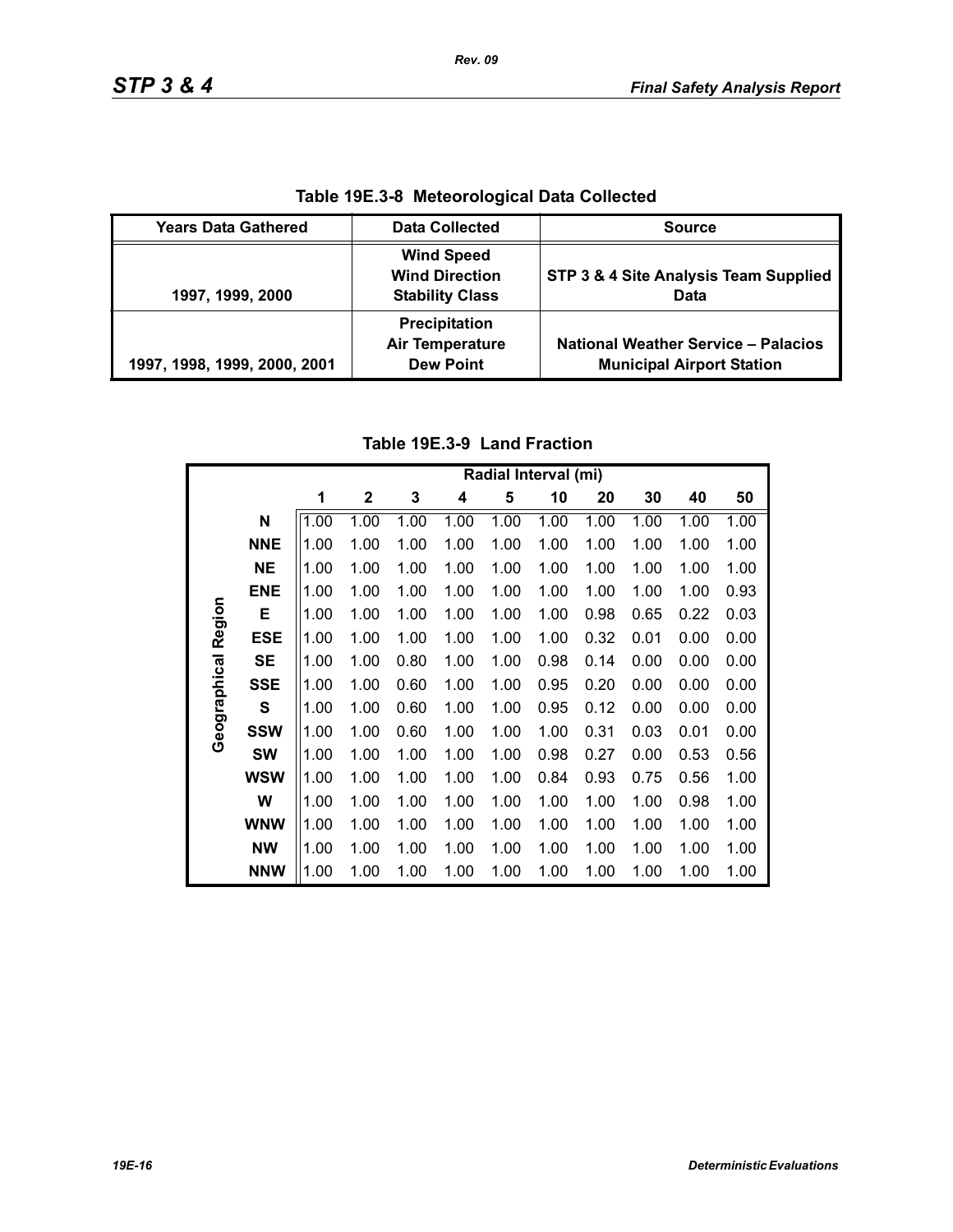|                     |             | Radial Interval (mi)    |                         |                         |                         |                         |    |    |                         |    |    |
|---------------------|-------------|-------------------------|-------------------------|-------------------------|-------------------------|-------------------------|----|----|-------------------------|----|----|
|                     |             | 1                       | $\mathbf 2$             | 3                       | 4                       | 5                       | 10 | 20 | 30                      | 40 | 50 |
|                     | N           | $\overline{\mathbf{2}}$ | $\overline{\mathbf{3}}$ | $\overline{\mathbf{3}}$ | $\overline{\mathbf{3}}$ | $\overline{\mathbf{3}}$ | 3  | 4  | $\overline{\mathbf{5}}$ | 6  | 7  |
|                     | <b>NNE</b>  | $\overline{2}$          | 3                       | 3                       | 3                       | 3                       | 3  | 3  | 8                       | 9  | 10 |
|                     | <b>NE</b>   | $\overline{2}$          | 3                       | 3                       | 3                       | 3                       | 3  | 3  | 11                      | 12 | 13 |
|                     | <b>ENE</b>  | $\overline{2}$          | 3                       | 3                       | 3                       | 3                       | 3  | 3  | 14                      | 12 | 12 |
|                     | E           | $\overline{2}$          | 3                       | 3                       | 3                       | 3                       | 3  | 3  | 15                      | 16 | 12 |
| Geographical Region | <b>ESE</b>  | $\mathbf 2$             | 3                       | 3                       | 3                       | 3                       | 3  | 17 | 3                       | 1  | 1  |
|                     | <b>SE</b>   | $\mathbf 2$             | 3                       | 3                       | 3                       | 3                       | 3  | 18 | 1                       | 1  | 1  |
|                     | <b>SSE</b>  | $\overline{2}$          | 3                       | 3                       | 3                       | 3                       | 3  | 3  | 1                       | 1  | 1  |
|                     | $\mathbf s$ | $\mathbf 2$             | 3                       | 3                       | 3                       | 3                       | 3  | 3  | 1                       | 1  | 1  |
|                     | <b>SSW</b>  | $\overline{2}$          | 3                       | 3                       | 3                       | 3                       | 3  | 19 | 3                       | 20 | 1  |
|                     | <b>SW</b>   | $\overline{2}$          | 3                       | 3                       | 3                       | 3                       | 3  | 21 | 1                       | 20 | 20 |
|                     | <b>WSW</b>  | $\overline{\mathbf{2}}$ | 3                       | 3                       | 3                       | 3                       | 3  | 22 | 23                      | 24 | 25 |
|                     | W           | $\overline{\mathbf{2}}$ | 3                       | 3                       | 3                       | 3                       | 3  | 26 | 27                      | 28 | 29 |
|                     | <b>WNW</b>  | $\mathbf 2$             | 3                       | 3                       | 3                       | 3                       | 3  | 30 | 27                      | 27 | 31 |
|                     | <b>NW</b>   | $\overline{\mathbf{2}}$ | 3                       | 3                       | 3                       | 3                       | 3  | 32 | 33                      | 34 | 35 |
|                     | <b>NNW</b>  | $\mathbf 2$             | 3                       | 3                       | 3                       | 3                       | 3  | 36 | 37                      | 37 | 38 |

**Table 19E.3-10 Region Index**

**Table 19E.3-11 Crop Season and Share**

|              |                                       |                       |                       | (Fraction of the Site-   |
|--------------|---------------------------------------|-----------------------|-----------------------|--------------------------|
|              |                                       | Day of Year           | Day of Year           | <b>Averaged Farmland</b> |
|              |                                       | <b>Growing Season</b> | <b>Growing Season</b> | Devoted to this          |
| Index        | Crop                                  | <b>Begins</b>         | <b>Ends</b>           | Crop                     |
|              | <b>PASTURE</b>                        | 90.0                  | 270.0                 | 0.801716                 |
| $\mathbf{2}$ | <b>STORED FORAGE</b>                  | 150.0                 | 240.0                 | 0.031869                 |
| 3            | <b>GRAINS</b>                         | 150.0                 | 240.0                 | 0.159238                 |
| 4            | <b>GRN LEAFY</b><br><b>VEGETABLES</b> | 150.0                 | 240.0                 | 0.000035                 |
|              |                                       |                       |                       |                          |
| 5            | <b>OTHER FOOD CROPS</b>               | 150.0                 | 240.0                 | 0.003029                 |
| 6            | <b>LEGUMES AND SEEDS</b>              | 150.0                 | 240.0                 | 0.018213                 |
| 7            | <b>ROOTS AND TUBERS</b>               | 150.0                 | 240.0                 | 0.000046                 |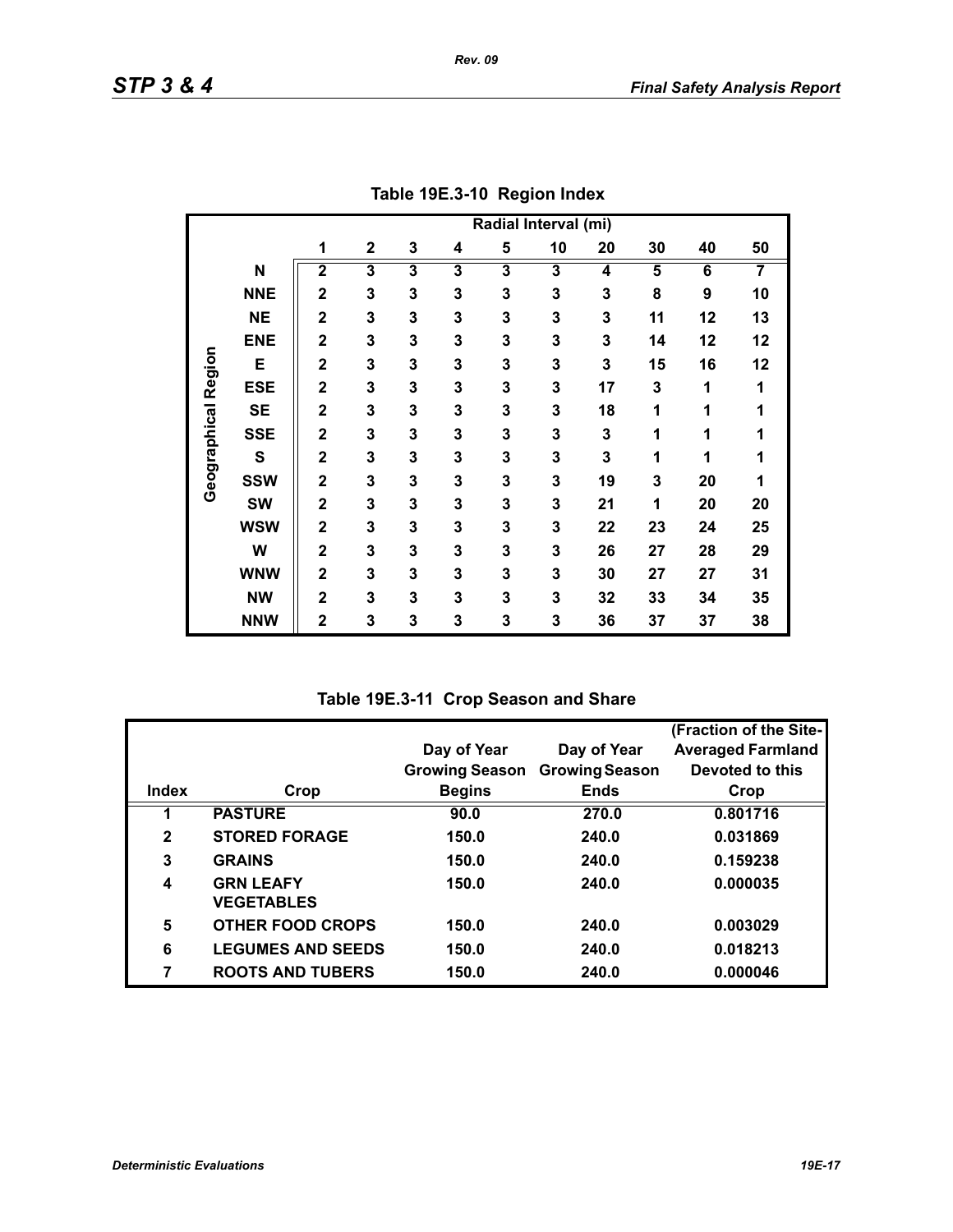|                |                  |                     | <b>Fraction of Farm</b> |                     |                 |                  |
|----------------|------------------|---------------------|-------------------------|---------------------|-----------------|------------------|
|                |                  | <b>Fraction of</b>  | <b>Sales Resulting</b>  | <b>Total Annual</b> | <b>Farmland</b> | <b>Nonfarm</b>   |
|                |                  | <b>Land Devoted</b> | from Dairy              | <b>Farm Sales</b>   | <b>Property</b> | <b>Property</b>  |
| Region         | <b>Region</b>    | to Farming in       | <b>Production in</b>    | for the             | Value for the   | <b>Value for</b> |
| <b>Index</b>   | <b>Name</b>      | <b>Region</b>       | Region                  | <b>Region</b>       | Region          | the Region       |
| 1              | <b>WATER</b>     | 0.000               | 0.000                   | 0.0                 | 0.0             | 0.0              |
| $\mathbf 2$    | <b>WITHIN1MI</b> | 0.000               | 0.003                   | 461.9               | 2505.6          | 72253.9          |
| 3              | <b>REGION-3</b>  | 0.868               | 0.003                   | 461.9               | 2505.6          | 72253.9          |
| 4              | <b>REGION-4</b>  | 0.869               | 0.003                   | 463.7               | 2511.9          | 71755.4          |
| 5              | <b>REGION-5</b>  | 0.909               | 0.002                   | 553.5               | 2828.9          | 46678.8          |
| 6              | <b>REGION-6</b>  | 0.907               | 0.002                   | 555.9               | 2953.4          | 43907.9          |
| $\overline{7}$ | <b>REGION-7</b>  | 0.839               | 0.001                   | 449.1               | 3697.2          | 53348.9          |
| 8              | <b>REGION-8</b>  | 0.836               | 0.002                   | 414.6               | 2790.9          | 69730.6          |
| 9              | <b>REGION-9</b>  | 0.747               | 0.000                   | 288.3               | 3827.1          | 65459.2          |
| 10             | <b>REGION-10</b> | 0.740               | 0.000                   | 292.5               | 4719.7          | 67010.7          |
| 11             | <b>REGION-11</b> | 0.740               | 0.001                   | 264.3               | 3410.3          | 71721.1          |
| 12             | <b>REGION-12</b> | 0.692               | 0.000                   | 190.9               | 3746.1          | 71523.3          |
| 13             | <b>REGION-13</b> | 0.695               | 0.000                   | 196.1               | 3795.7          | 71293.4          |
| 14             | <b>REGION-14</b> | 0.787               | 0.002                   | 336.5               | 3079.4          | 71916.0          |
| 15             | <b>REGION-15</b> | 0.861               | 0.003                   | 450.3               | 2558.6          | 72222.7          |
| 16             | <b>REGION-16</b> | 0.706               | 0.000                   | 212.3               | 3648.0          | 71581.1          |
| 17             | <b>REGION-17</b> | 0.868               | 0.003                   | 461.9               | 2505.6          | 72253.9          |
| 18             | <b>REGION-18</b> | 0.868               | 0.003                   | 461.9               | 2505.6          | 72253.9          |
| 19             | <b>REGION-19</b> | 0.868               | 0.003                   | 461.9               | 2505.6          | 72253.9          |
| 20             | <b>REGION-20</b> | 0.756               | 0.000                   | 188.4               | 2144.9          | 184015.7         |
| 21             | REGION-21        | 0.868               | 0.003                   | 459.9               | 2502.9          | 73075.7          |
| 22             | <b>REGION-22</b> | 0.868               | 0.002                   | 384.9               | 2538.3          | 72728.9          |
| 23             | <b>REGION-23</b> | 0.801               | 0.000                   | 199.1               | 2331.1          | 139913.5         |
| 24             | <b>REGION-24</b> | 0.762               | 0.000                   | 188.9               | 2164.1          | 178193.8         |
| 25             | <b>REGION-25</b> | 0.773               | 0.001                   | 183.0               | 2153.1          | 168738.6         |
| 26             | <b>REGION-26</b> | 0.877               | 0.002                   | 349.0               | 2592.1          | 64046.1          |
| 27             | <b>REGION-27</b> | 0.887               | 0.000                   | 219.9               | 2691.0          | 54660.8          |
| 28             | <b>REGION-28</b> | 0.889               | 0.001                   | 210.9               | 2637.7          | 53867.0          |
| 29             | <b>REGION-29</b> | 0.908               | 0.005                   | 147.7               | 2265.7          | 47203.2          |
| 30             | REGION-30        | 0.874               | 0.002                   | 382.1               | 2566.7          | 66454.0          |
| 31             | REGION-31        | 0.888               | 0.000                   | 215.4               | 2664.6          | 54197.3          |
| 32             | <b>REGION-32</b> | 0.878               | 0.003                   | 482.0               | 2582.7          | 66136.7          |
| 33             | REGION-33        | 0.911               | 0.002                   | 519.7               | 2851.1          | 44524.5          |
| 34             | REGION-34        | 0.909               | 0.002                   | 491.6               | 2836.1          | 45474.8          |
| 35             | <b>REGION-35</b> | 0.903               | 0.006                   | 351.9               | 3077.7          | 48125.9          |
| 36             | REGION-36        | 0.879               | 0.003                   | 486.2               | 2591.2          | 65479.8          |
| 37             | <b>REGION-37</b> | 0.915               | 0.002                   | 566.9               | 2876.3          | 42929.0          |
| 38             | <b>REGION-38</b> | 0.905               | 0.002                   | 472.5               | 3092.8          | 44147.4          |

|  | Table 19E.3-12 Regional Economic Data |
|--|---------------------------------------|
|--|---------------------------------------|

*Rev. 09*